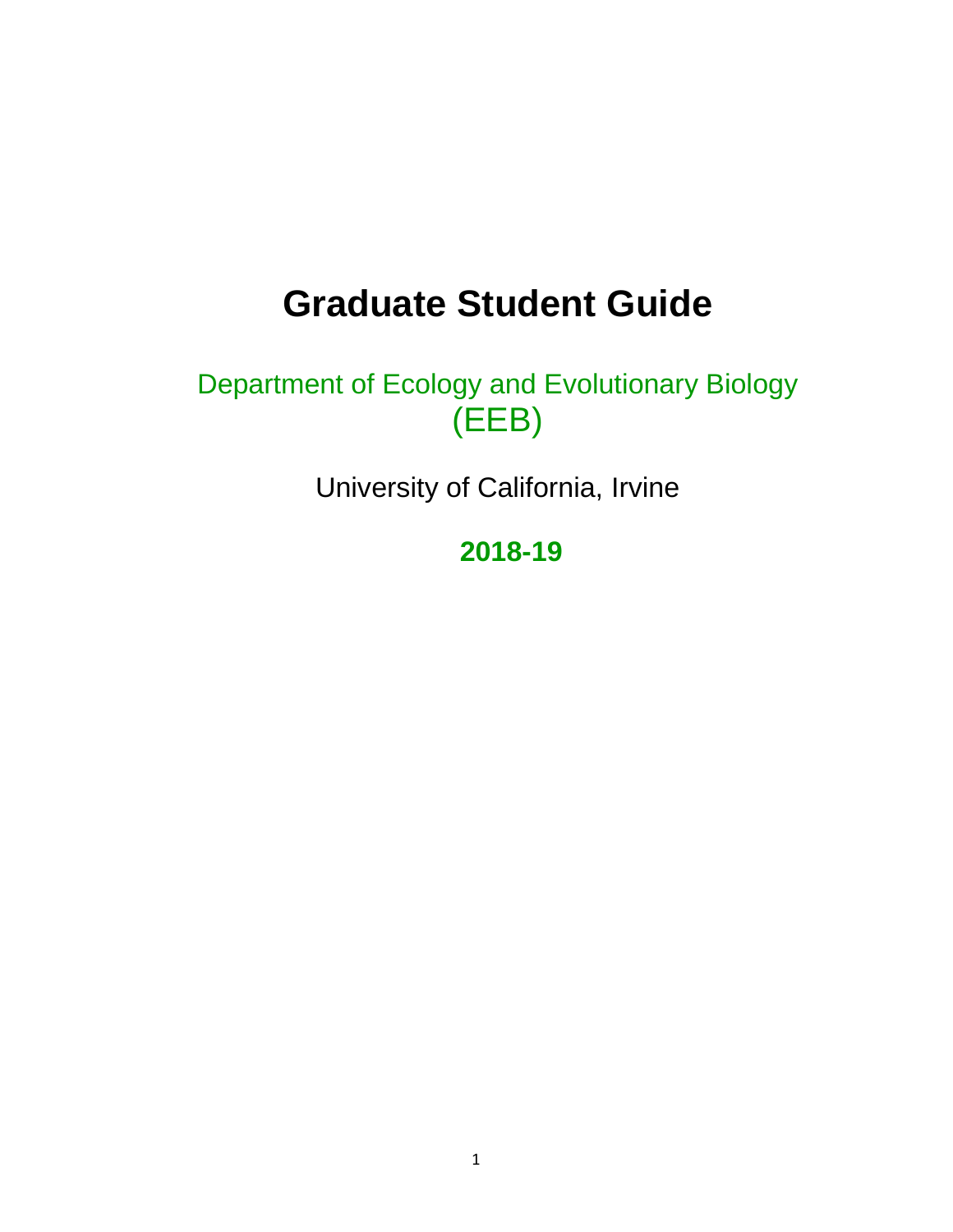## **INTRODUCTION**

This guide was written with two major goals: to help new students navigate their first week or two with ease, and to provide a general reference containing information of use throughout their graduate career.

If you need help, or have a question and can't find the answer here, contact one of your graduate student representatives (2018-19 grad reps are Lauren Pandori [lmcquinn@uci.edu](mailto:lmcquinn@uci.edu) and Piper Wallingford [pwalling@uci.edu](mailto:pwalling@uci.edu) ) or Melanie Nakanishi (Graduate Affairs & Instructional Program Coordinator) via email: [mhawe@uci.edu](mailto:mhawe@uci.edu) or ph. 949-824-4743 (X4-4743 from on-campus phones).

## **PART 1: SETTLING IN**

## **BEFORE YOU ARRIVE**

The latest you should arrive at UCI is September 17 (two weeks before classes start on Sept 27, 2018). This will allow you enough time to take care of paperwork and other matters, some of which must be handled in person.

You should receive and file a Statement of Legal Residence online before arriving (Registrar's Office sends them to all applicants who have accepted admission). If you have not received it, visit the Residence Classification website <http://reg.uci.edu/stlr/Welcome.do> and complete it online. **Failure to provide a Statement of Legal Residence form may result in a hold being placed on your registration.**

You must register for classes by September 17 (see "Registration**"** in Part 5). This is something you can take care of online, before arriving at UCI, so be sure to do it before the deadline to avoid late fees. See "Graduate Courses" in Part 5 for a list of classes to register for.

You should also make housing arrangements before you arrive. You should have received information about guaranteed on-campus housing (for PhD students) and followed those instructions in early May if you plan to live on-campus. MS students do not receive guaranteed on-campus housing, but may still apply for on-campus housing (see section below on Housing).

Finally, please note, if you are a T.A. (teaching assistant) or GSR (graduate student researcher), you will not get your first paycheck until November 1<sup>st</sup>.

### *Housing*

Housing in Orange County can be fairly expensive. As a graduate student, your best option is student housing. Most of the students in E&E have chosen this option. See <http://www.housing.uci.edu/rates/Rates.html> for housing prices.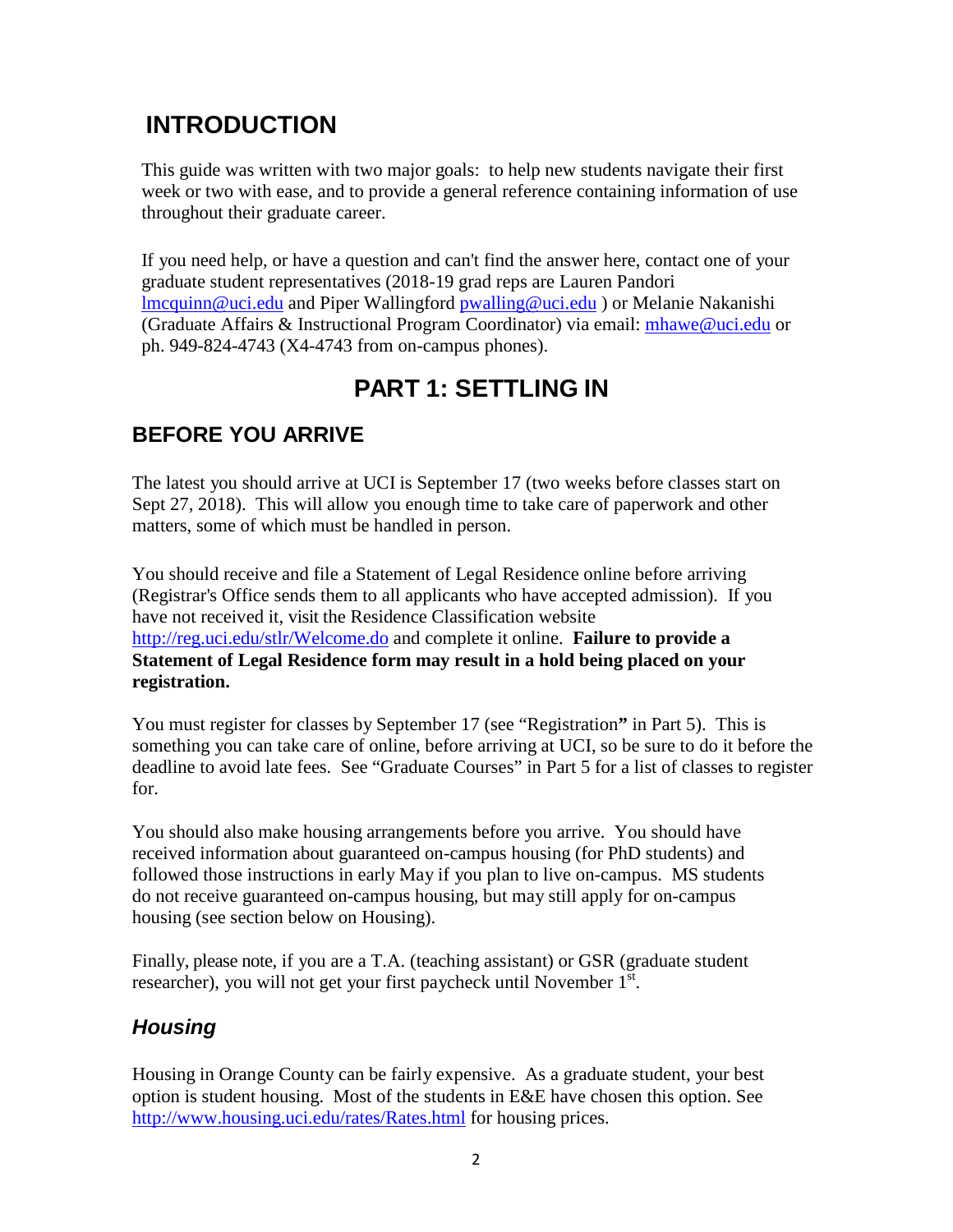There are five student apartment complexes at UCI. The oldest and least expensive one is Verano, which features family housing for those with children. For Verano Housing call: (949)824-5964.

Palo Verde houses mostly students (as opposed to non-student family members). Rents here are a bit steeper. The Palo Verde Office number is (949)824-8397.

Vista Del Campo and Vista Del Campo Norte are privately owned and managed apartment communities located on the UC Irvine campus, offering furnished apartments to single undergraduate students, except freshmen, and graduate students. For information on the two Vista Del Campo communities, go to [https://www.americancampus.com/student](http://www.vistadelcampo.com/)[apartments/ca/irvine/vista-del-campo.do.](http://www.vistadelcampo.com/)

Puerta del Sol is the newest apartment complex. Visit: [http://www.puertadelsolliving.com/student-apartments/ca/irvine/puerta-del-sol.](http://www.puertadelsolliving.com/student-apartments/ca/irvine/puerta-del-sol)

More information may be found at the Graduate and Family Housing website: [http://www.housing.uci.edu/grad/index.html.](http://www.housing.uci.edu/graduate/)

## **AFTER YOU ARRIVE**

In addition to the points mentioned above, you will also have T.A. training, lab safety training and University and Departmental Orientation before classes begin.

When you first arrive on campus, please check in with the Departmental Office and with your advisor so that they know you have arrived. Contact Sarah McCarthy in Natural Sciences II 4127 at 949-824-2797 or [samccart@uci.edu](mailto:samccart@uci.edu) to make an appointment and complete your employment paperwork before August  $27<sup>th</sup>$ , if possible. Please bring identification documents, as they are needed for payroll entry. Without them, you cannot be entered into the payroll system. You can click on the following link to determine which document(s) you will need to bring to your appointment in order to complete the I-9 (eligibility to work) form [https://www.uscis.gov/sites/default/files/files/form/i-9.pdf.](https://www.uscis.gov/sites/default/files/files/form/i-9.pdf)

International students first need to meet with the International Center upon arrival. After you meet with the International Center, you can schedule a meeting with Sarah. Please bring all pertinent visa/passport documents to your meeting with Sarah. You can click on the following link to view the check-in process and specifically what is needed<http://www.ic.uci.edu/Students/New/NewStudents.php>

The EEB Department Administration Office is in 321 Steinhaus Hall (for a campus map see [http://www.uci.edu/visit/maps/index.php\)](http://www.uci.edu/visit/maps/index.php). It is helpful to get to know the staff in the office so stop by the office to say hello when you arrive. The staff will show you around and help get you started. The EEB Graduate Affairs & Instructional Program Coordinator, Melanie Nakanishi, is located in SH 321A.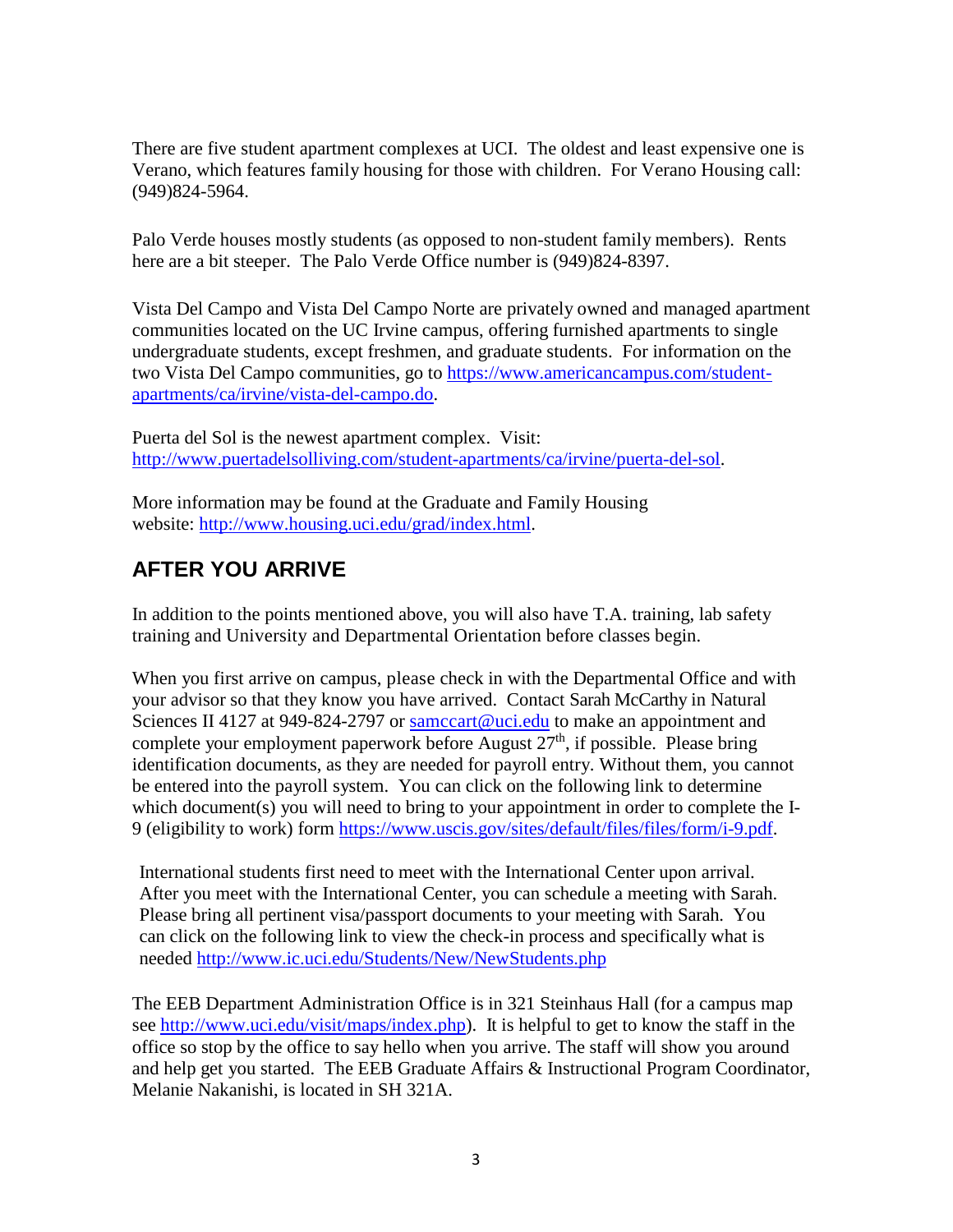Department mailboxes are in 322 Steinhaus Hall (across the hall from the Department Office). Though most correspondence will be by email, please check your mailbox regularly for potentially important information. Graduate student mailboxes are located straight ahead as you enter the mailroom. When you check-in with your advisor, they should be providing you with office space and should start you on your quest to obtain keys (see "Keys" in Part 2 below).

In the weeks before classes, the First-Year Graduate Student Committee will review your previous academic training for deficiencies. They will notify you of the results of their review. If you are found 'deficient' in a particular area, you might be advised to either audit or take for credit an undergraduate course in that area. The basic course series for first year students is discussed under "Graduate Courses**"** in Part 5 below.

Training for teaching assistants also takes place during the week classes begin. The dates are included in the letter sent to you by Melanie Nakanishi in early summer. If you have any questions about this training, you can contact the Pedagogical Fellow (PF), Samantha Leigh, the person assigned to train you. This training is very helpful and is required in the summer before your first teaching appointment (see Parts 3 & 7 for more information).

All new students also must take a Laboratory Training class (TANGO), on lab safety and emergency procedures run by Environmental Health & Safety, during September. The information for this is also included in your welcome letter sent in early summer.

All graduate students are mandated to complete online Cyber Security Awareness Training, before the end of their first month on campus. The training can be accessed through UC Learning Center online. You will receive an email notification with a link.

Student employees (including Graduate Student Researchers and Teaching Assistants) are required to complete the UC Ethical Values and Conduct training module through UC Learning Center. You will receive an email notification with a link to the training.

As part of a system wide effort to improve the prevention of and response to sexual violence and sexual harassment, the Office of Equal Opportunity and Diversity (OEOD) is requiring all UC faculty and staff, including student employees (includes Teaching Assistants), to participate in annual training that will better prepare each of us to fulfill our role in preventing and responding to these incidents. It is considered essential that TAs be knowledgeable regarding sexual harassment prevention and resources available on campus. Employees who are required to complete the training will receive a notification from the UC Learning Center with instructions on how to complete the online course. Employees must complete the online training within the first six weeks of their employment.

If you'll be driving to campus, see "Parking" in Part 2 for a way to take advantage of the 'alternative transportation' options.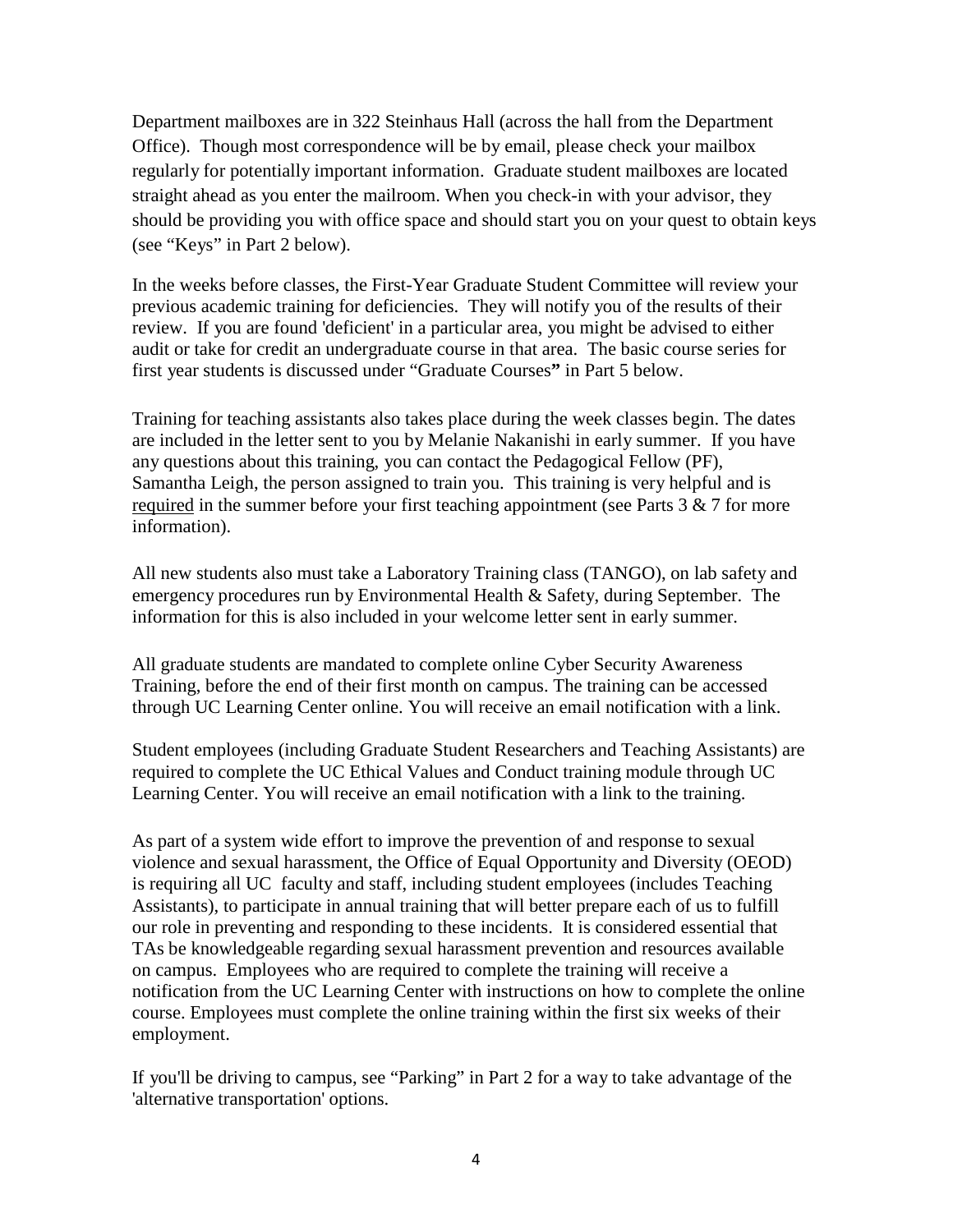If you are from out-of-state, you need to get started on establishing residency as soon as possible to avoid problems. See "Establishing Residency" in Part 3 to find out what you need to do**.**

## **PART 2: LIFE AT UCI**

### **STUDENT PHOTO ID CARD**

UCI photo ID cards are often required when conducting business with various campus services. These cards are available inside the UCI Bookstore; you may pick yours up there. You will need to have your student identification number with you when obtaining the photo ID.

### **KEYS**

You can obtain a Key Request Form from the EEB website: [http://ecoevo.bio.uci.edu](http://ecoevo.bio.uci.edu/) under Administration –Key Request Form. Your advisor would be able to help you fill in the appropriate room numbers and provide an approval. Please include a brief explanation of why the key(s) are required. Next, return the form to the finance analyst assigned to your faculty advisor, for approval. When you are notified that your key order is ready for pick up, you may collect your key(s) from the campus lock shop. The Lock Shop is located at the corner of Bison and West Peltason. Key orders can take up to a week to complete. Be sure to have your photo ID available when you go to pick up the key(s).

#### **MAIL**

Incoming mail is delivered to your mailbox in SH 322. For faster delivery, have senders include the Department suffix (Zot Code: 2525) after the ZIP code. Your new address is:

Your Name University of California, Irvine Dept. of Ecology and Evolutionary Biology 321 Steinhaus Hall Irvine, CA 92697-2525.

Outgoing mail (US & Campus) may be placed in the mail boxes outside of McGaugh Hall (lower level near steps, facing Steinhaus Hall. Document and Delivery will sort the incoming mail for distribution to mailboxes. Mail is delivered once daily.

If you have a package that needs to be sent out via FedEx, you will need to get an account number (most faculty haves a FedEx account) and instructions from your advisor. You can also talk to one of the Finance Analysts for instructions.

#### **PHONES**

#### *To make calls*

- 1. On-campus: Dial the five digit extension (the first number is always 4).
- 2. Off-campus: Dial "9" first, then the seven digit telephone number.
- 3. Toll Call/Long Distance: Dial "9" then "1" for domestic calls, (or 011 for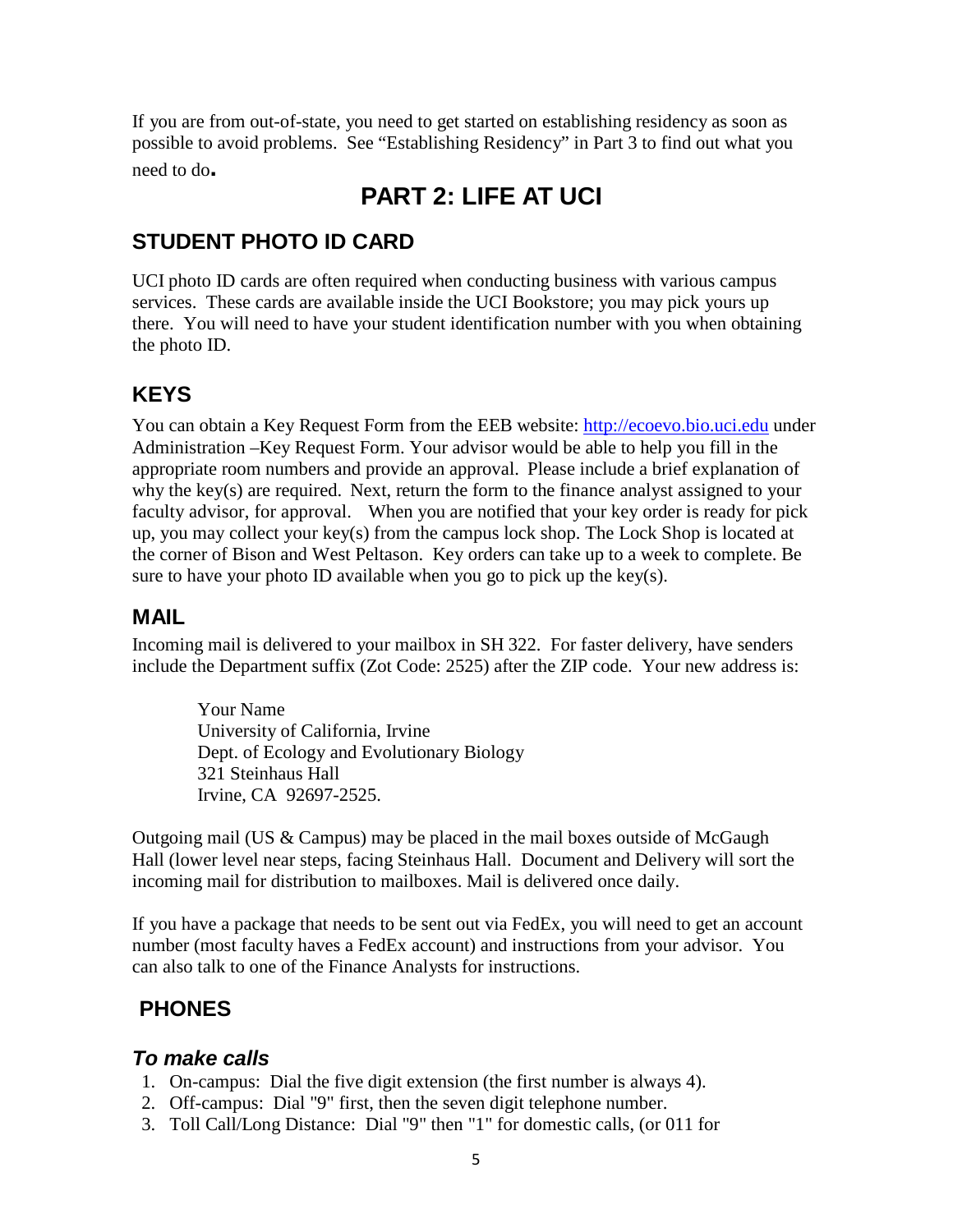international), then the area code and telephone number. Calls outside the U.S. require the use of a calling card - it is not possible to dial direct from most labs. Check with your advisor regarding his or her policy on long distance phone calls.

The campus area code is "949" and the prefix for campus extensions is "824".

#### *In the event of an emergency*

- 1. When using a campus telephone extension or any payphone located on campus, **Dial 911**.
- 2. Inside an elevator All UCI campus elevators are equipped with emergency call boxes. Each box has a push button that connects directly to the UCI Police Department **UCIPD**

**911** via speaker phone.

3. If you are outside a building, look for an emergency phone. These yellow emergency phones with blue lights on top are located on the campus ring mall and in many campus parking lots. Each box has a push button that connects directly to the **UCIPD 911** via speakerphone.

4. From a cellular telephone: Dial **911.** If you are on campus it is routed to a UC Irvine Police dispatcher.

If you have any questions about the features available on the campus phones and how to use them, the campus telephone directory will guide you. A summary of services is available at the Office of Information Technology (OIT), [http://www.oit.uci.edu/telephone/.](http://www.oit.uci.edu/telephone/)

### *zotALERT System*

One of several modes of emergency communication used at UCI, **zotALERT** is an emergency alert system that uses cell phone text messaging to quickly notify the UCI community of emergency and safety related information. The system will not be used for routine announcements. ZotALERT messages will be sent periodically to test the system and to promote emergency preparedness.

The ZotALERT text message system is complemented by the ZotMail email system. This will provide an additional notification mechanism to text messaging. It will also help get the word out to those who do not have cell phones or find notification through text messaging ineffective. Redundancy is an important component of emergency communication strategy.

Students are strongly encouraged to sign up for zotALERT messages.

- 1. Login to **[StudentAccess](https://www.reg.uci.edu/access/student/welcome/)**
- 2. Click **Contact Information**
- 3. Update your **Mobile Phone** and provide your cell phone number.

## **E-MAIL**

Each student has an e-mail account based on his/her UCInetID. Please use this address for official communication with the University. This is the email that will be used for all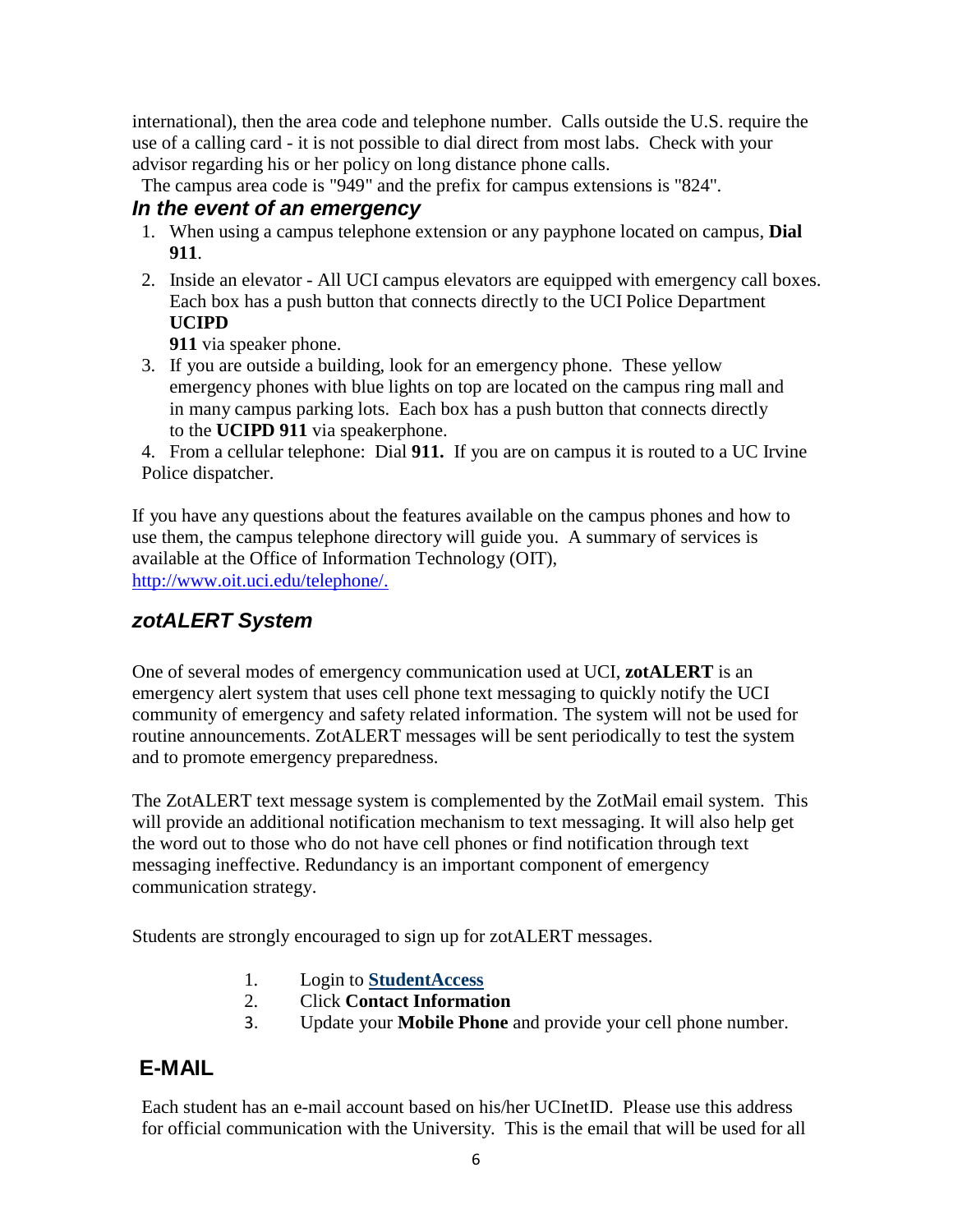departmental messages. To access your free e-mail account, you will need to activate it. There are easy instructions for doing this on the Office of Information Technology (OIT) web page at [http://www.oit.uci.edu/ucinetid/;](http://www.oit.uci.edu/ucinetid/) Click on Activate your UCINetID. Be sure to have your student ID number and Social Security number available.

## **FAX**

There is a fax machine in the Departmental Office which can be used both to send and receive faxes. The fax number is (949) 824-2181. Faxes directed to you will be put in your mailbox.

## **PHOTOCOPIES**

Photocopy machines are located in Steinhaus Hall (SH) Room 322 (Color), McGaugh Hall (MH) 2224 (Color), MH 4224, Natural Sciences I, Room 2115 (Color), Natural Sciences II, Room 4120, and Biological Sciences III, Room 2202. These copiers require copy codes which may be requested from the administrative staff. You may ask your Major Professor for a code that you can use for research related copying. Ask department staff for instruction on using the copiers. During the Summer Sessions all requests for course copying are handled by the Summer Sessions office and not at the department level.

You can use the photocopiers in the libraries for personal copying. Campus ID cards can be used for printing and photocopying at all UCI Libraries and can be swiped at any copier, microform reader/printer, or print release station to pay for copies/prints. Library copy/print cards are also available for purchase to patrons without campus ID cards, and for departmental use. Funds can be added to both campus ID cards and Library copy/print cards, and Library copy/print cards may be purchased, at Value Adding machines located in the Langson, Science, and Grunigen Medical Libraries.

Scanners are available in Langson Library and Science Library. Check the Library website for more information. <http://www.lib.uci.edu/>

## **PARKING**

Parking at UCI currently runs \$73- \$110 per month. Parking permits may be obtained online at<https://www.parking.uci.edu/> or from the Parking and Transportation Office in Room 200 in the Public Services Building, at the corner of Berkeley and Pereira (section C9, Building 7 on campus maps). If you are getting to campus by 'alternative' (non-car) means you are eligible for the Alternative Transportation Incentive Program. To receive incentives, you must register at the Parking Office. Check out the Parking and Transportation website for a list of incentives:

<http://www.parking.uci.edu/AT/incentives/graduate.cfm/> .

A good way to avoid parking costs is to ride the OCTA bus. For a \$169 membership fee, you can purchase a "University Pass' card for unlimited access to the Orange County Transportation Authority's (OCTA) bus system 24 hours a day throughout the county. Stop by the Parking and Transportation Services Office, and have your ID card with you. The card is valid from July 1, 2018 until June 30, 2019. [\(http://www.parking.uci.edu/at/modes/octa.cfm](http://www.parking.uci.edu/at/modes/octa.cfm)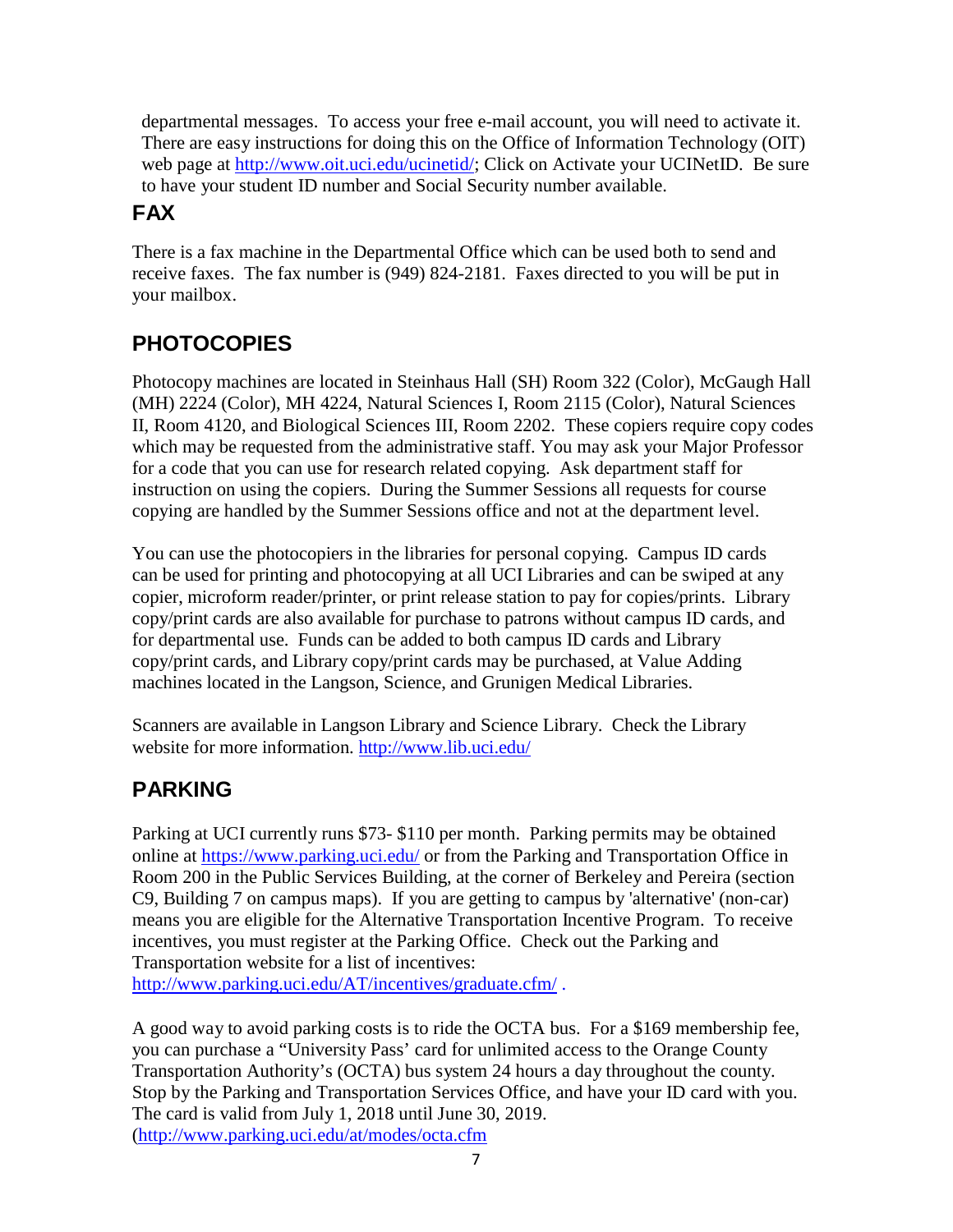## **LOCAL STORES**

The most convenient grocery store to campus is Albertson's, across Campus Drive from Verano housing. It is fairly large and has a pharmacy. Trader Joe's is across the street from the UCI campus in the University Town Center Shopping Area on Campus Drive. For health/organic/vegetarian foods, you can try Wholesome Choice Market at Culver and Michelson, or Mother's Market at 2963 Michelson in Irvine or 19<sup>th</sup> Street in Costa Mesa. A brand new Target store opened in July 2017 at the University Center mall. There are also several Costco stores in Irvine and surrounding communities.

### **CAMPUS RECREATION**

The Anteater Recreational Center (ARC) is equipped with two different gymnasiums, an elevated running track, a rock-climbing wall, a fitness lab, several activity rooms, and a 10,000 square foot weight and cardio room. Its Aquatics Plaza contains a 25 by 25 yard heated recreational lap pool. Students can pursue their own fitness programs or participate in a myriad of campus recreation programs. These programs include in-line skating, scuba, kick box aerobics, Aikido, sailing and more. Tours of the ARC are available by calling X45346 to make an appointment or you can check out the ARC at [www.campusrec.uci.edu.](http://www.campusrec.uci.edu/)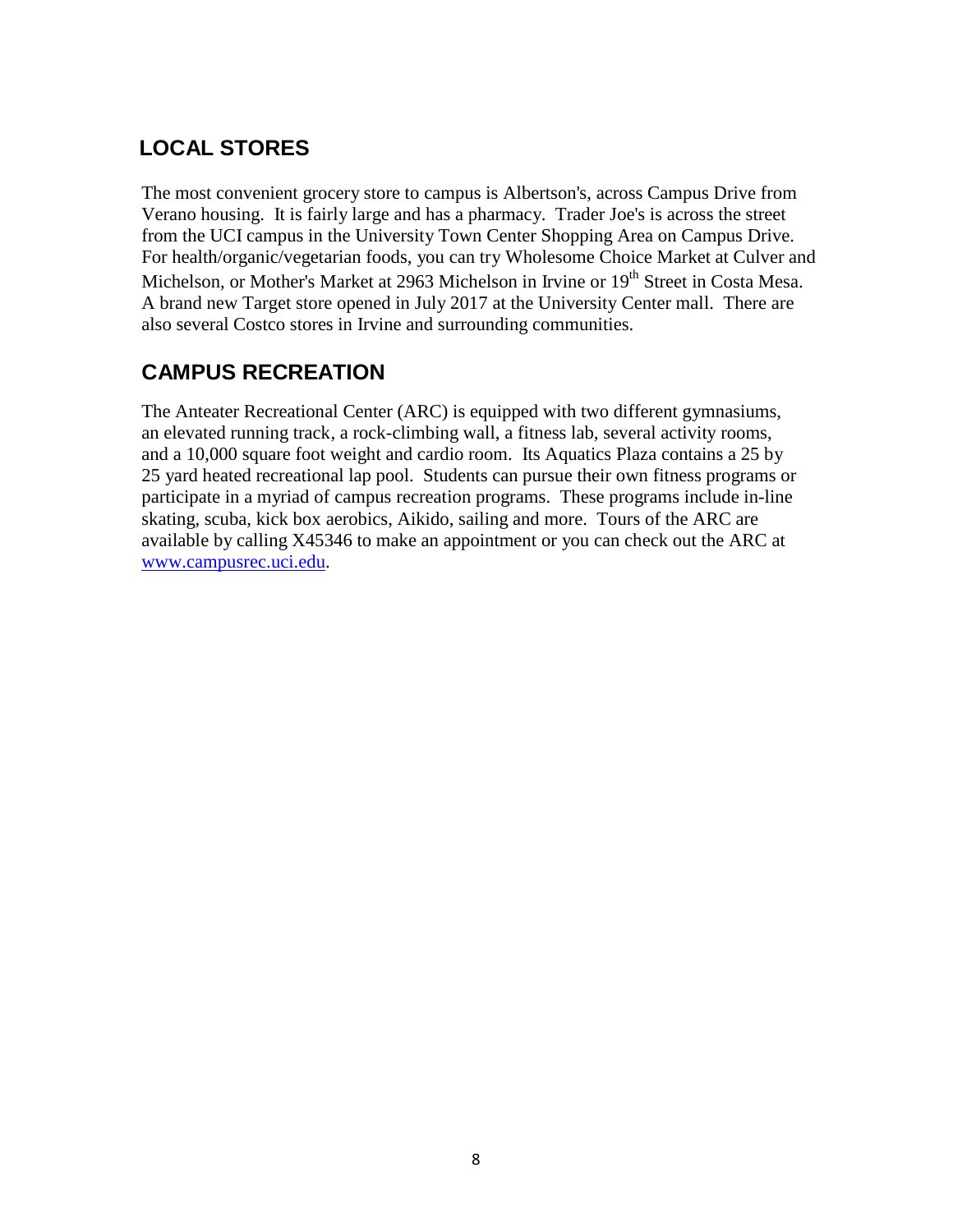## **PART 3: PERSONAL FINANCE**

## **LOCAL BANKS**

Bank of America, Wachovia, Wells Fargo, Chase and the School's First Credit Union currently have ATMs on campus, located at the Student Center. In addition, School's First and Wells Fargo have branch offices inside the Student Center. Any U.C. employee (including T.A.s and G.S.R.s) can join School's First Credit Union.

## **GETTING PAID**

If you will hold a Fall TA or GSR appointment, please be aware that you will not receive your first paycheck until November 1<sup>st</sup>, for services rendered during the month prior. The up side is that you're still getting paid for the 9-month appointment on July 1 of next year. Recipients of most fellowships should get their first check on October 1st.

Once you start getting paid, paychecks are available on the first working day of the month. If the first falls on a weekend or holiday, checks will be available on the last workday prior to the first of the month. The only exception is January 1st - the release date for this check is announced each year (usually available on the first working day after January 1st).

You can have your paycheck and/or fellowship check deposited electronically by the University - in fact, it is highly recommended that you sign up for direct deposit. This not only means you do not need to go to the bank, but with some banks your payroll check is deposited a day early, with the exception of the January 1st pay date. An additional benefit to direct deposit is that because fellowship checks are not generated through the payroll system, we cannot guarantee that they will arrive on the 1st of each month. While they are issued on the 1st, often they do not arrive at the department office till up to three days later due to holidays, campus closures, etc. With direct deposit, your fellowship check will be in your account on time.

You can view non payroll-related (fellowship) pay stubs online after logging on to your zot account online at [https://zotaccount.uci.edu/.](https://zotaccount.uci.edu/) You will need to sign up under Payroll's direct deposit service, DEFT, at [https://portal.uci.edu/uPortal/p/webproxy-cms-file](https://portal.uci.edu/uPortal/p/webproxy-cms-file-view.ctf2/max/render.uP?pP_cmsUri=public%2FAccounting%2FPayroll%2FHowToDirectDepositPayCheckDEFT.xml%20)[view.ctf2/max/render.uP?pP\\_cmsUri=public%2FAccounting%2FPayroll%2FHowToDirectD](https://portal.uci.edu/uPortal/p/webproxy-cms-file-view.ctf2/max/render.uP?pP_cmsUri=public%2FAccounting%2FPayroll%2FHowToDirectDepositPayCheckDEFT.xml%20) [epositPayCheckDEFT.xml](https://portal.uci.edu/uPortal/p/webproxy-cms-file-view.ctf2/max/render.uP?pP_cmsUri=public%2FAccounting%2FPayroll%2FHowToDirectDepositPayCheckDEFT.xml%20) .

You can view your payroll-related pay stub online through At Your Service, at [https://atyourserviceonline.ucop.edu/ayso/.](https://atyourserviceonline.ucop.edu/ayso/) If you do not have direct deposit, you can pick up your paycheck from the front desk in 321 Steinhaus Hall.

## **TEACHING ASSISTANTSHIPS**

Standard pay is currently about \$2294- gross per month or \$6884 per quarter (\$20,653 per academic year if you TA all three quarters). However this amount can change pending cost of living adjustments.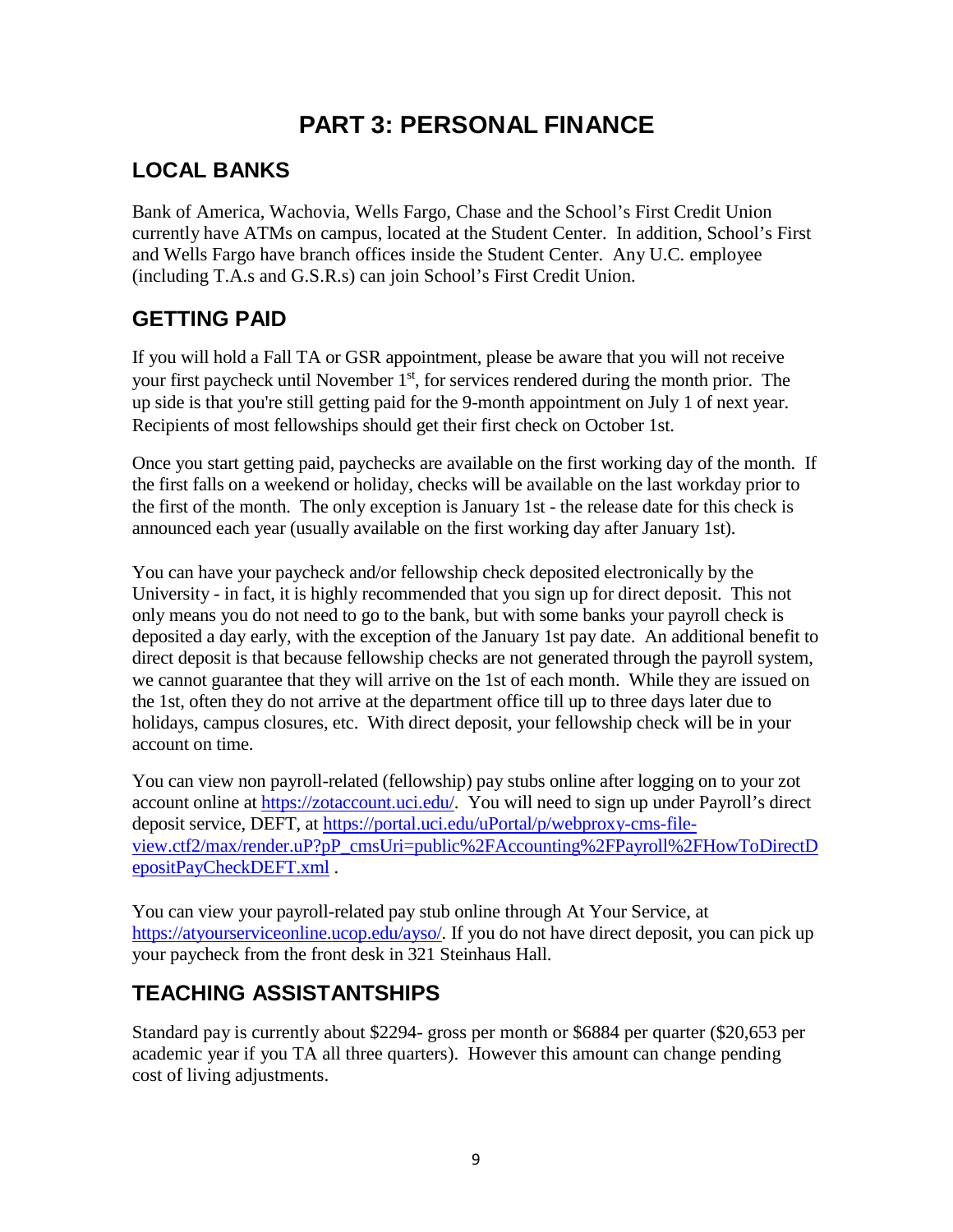## **FELLOWSHIPS**

There are a few points worth noting about the different kinds of fellowships available. Most importantly, be aware that income taxes (Federal and State) are not automatically deducted from fellowship stipends, as they are from paychecks. To avoid possible trouble down the road, you will probably need to make quarterly payments (known as Estimated Tax Payments) to the IRS and California Franchise Tax Board. Check out IRS Publication 970 ("Tax Benefits for Education"), IRS Form 1040-ES and Franchise Tax Board Form 540-EZ for more information. These forms are available in many public libraries or by calling 1-800-TAX-FORM (Fed) or 1-800-338-0505 (State) or via the internet.

Many fellowships cover fees in addition to providing a stipend. If this is true for you, the fellowship should be noted on your ZotBill. You will need to register for a minimum of 1 unit before the fee payment will be activated however (see "Registration" in Part 5 below). If your bill continues to show a balance after you have registered, please check with Melanie Nakanishi.

You are encouraged to apply for NIH, NSF or private fellowships. Contact your Faculty Advisor and the Departmental Grad Advisor, Jen Martiny, for assistance. They can help you identify potential funding agencies and will guide you through the application process. Also, please remember; **never** send an application directly to the agency without first speaking to one of the financial analysts in the department. Each faculty member has an analyst assigned to his/her accounts. For an updated listing of the Staff Assignments please visit the website:<http://ecoevo.bio.uci.edu/> Administration/Staff/Administrative Organization/Staff Assignments. Please send the final fellowship award letter to Melanie Nakanishi via email [mhawe@uci.edu](mailto:mhawe@uci.edu) for your student file.

Money to cover some types of research expenses, such as travel, may be obtained from the department and school. See "Support for Travel" in Part 6 for more information on this topic.

#### **FEES**

The cost of attending UCI for 2017-2018 is \$5795.88 per quarter (for California residents). Graduate Division provides a partial fee remission and the Department covers the remaining fees for teaching assistants. If you are a GSR, all your fees are covered by the grant. Many fellowships also pay your fees in full.

Your quarterly fees include a number of charges in addition to the basic university fees, including fees for the Student Center, Recreation Center and the Bren Events Center. The other sizable charge is for student health insurance. If you have other medical insurance, you may opt out of the University's student health insurance plan (see "Health Insurance" in Part 4).

Billing is handled via a monthly statement ("ZotBill"). It includes a breakdown of all charges/debits as well as any credits, including financial aid handled directly by the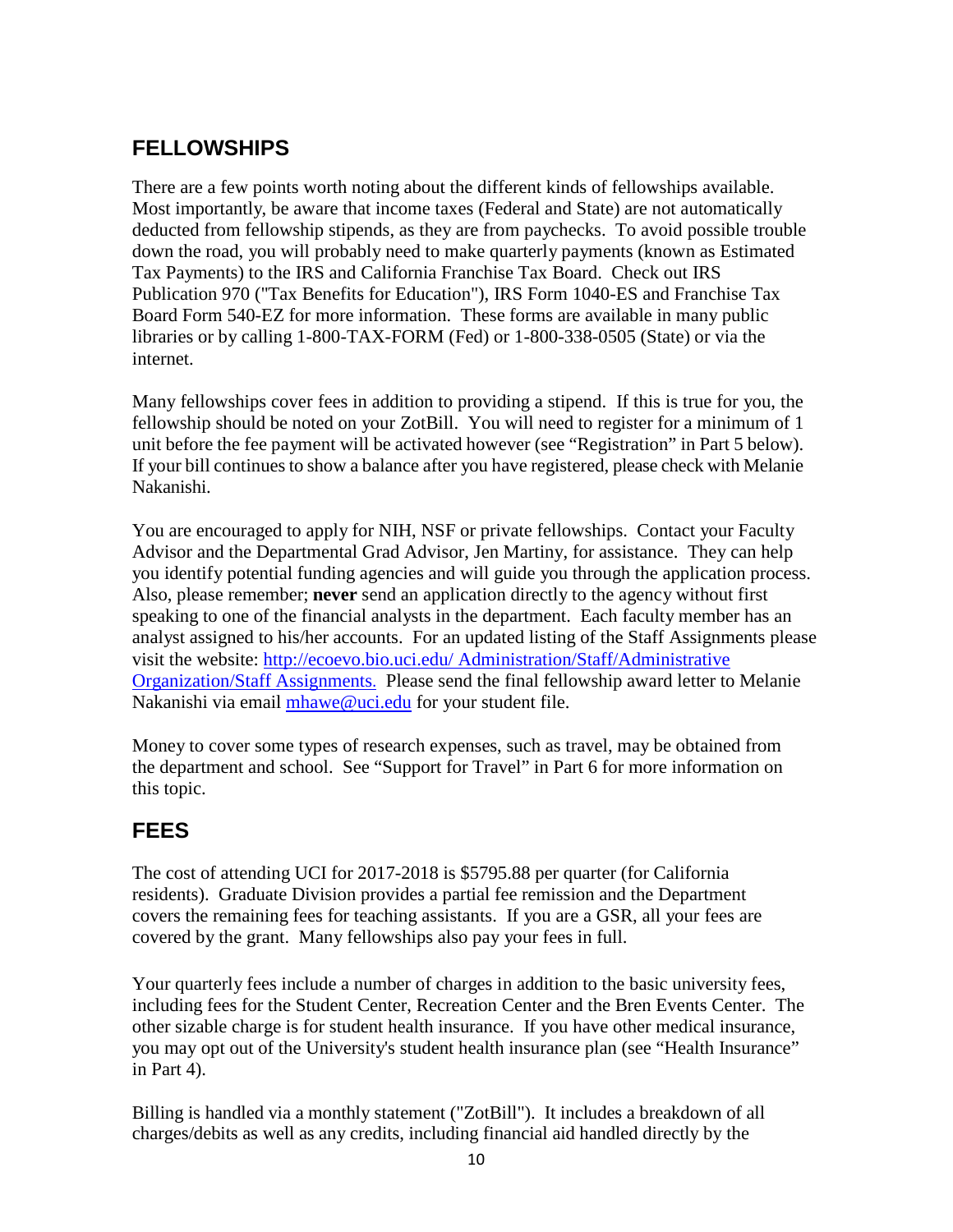University. It is strongly recommended, if you are paying for your own fees, that payment be made electronically, though payments will be accepted by mail or at designated campus drop boxes. Be sure to put your name, address and account/student ID# on all checks and correspondence. You should get an informational brochure with your first bill. If you will TA in 2018-19 and do not fill out hiring paperwork before August 27, 2018, your ZotBill will show that you owe for your fees. However, as soon as you meet with Sarah, who will enter your appointment into the payroll system, your zot account will show that they are covered.

## **ESTABLISHING RESIDENCY**

The U.C. system is considerably more expensive for non-California residents. During your first year as an out-of-state graduate student, non-resident tuition is paid by the Department but after that, if you are still a non-California resident, **you** will be responsible for this charge. It is therefore vital that out-of-state domestic students establish themselves as California residents during their first year.

In order to be considered a resident, you must obtain a Petition for Resident Classification from the Office of the Registrar, fill it out, and return it to them by the appropriate deadline. You then produce the required proof of residency at the end of one year. If you don't start the proceedings early, you won't establish your residency in time and will have to pay the higher fees. Contact the Residence Deputy in the Office of the Registrar, at x4- 6129 or regres.uci.edu if you have questions, or look at the Registrar's Office website at [www.reg.uci.edu/registrar/residence/index.html.](http://www.reg.uci.edu/registrar/residence/index.html)

### **FEDERAL STUDENT AID**

Financial aid to graduate students is available from the federal government in two forms. The first is grants and fellowships, and the second is student loans. For both types, domestic students need to file a FAFSA (Free Application for Federal Student Aid). If you applied for federal financial aid as an undergraduate, you are probably already familiar with the procedures. You can submit the FAFSA on-line at [http://www.fafsa.ed.gov/.](http://www.fafsa.ed.gov/) The instructions are fairly straightforward. This should be done each year that you are in the graduate program whether or not you are looking for financial aid. If funds become available through department fellowships, it is usually required and it saves some time to have filled this out already.

The Financial Aid Office is in 102 Aldrich Hall. Be aware that this office handles a lot of traffic and consequently lines can be long. You should educate yourself about the system as much as possible and ask questions as needed. You can call the Financial Aid Office at x4-8262 and may also access their web page at [http://www.ofas.uci.edu/content/.](http://www.ofas.uci.edu/content/)

Note that taking out the full amount of the loans offered to you in the Fall might reduce your financial need and as a consequence affect your ability to receive certain Fellowships from the Department later in the academic year. Consult with the Graduate Affairs & Department Coordinator before accepting financial aid.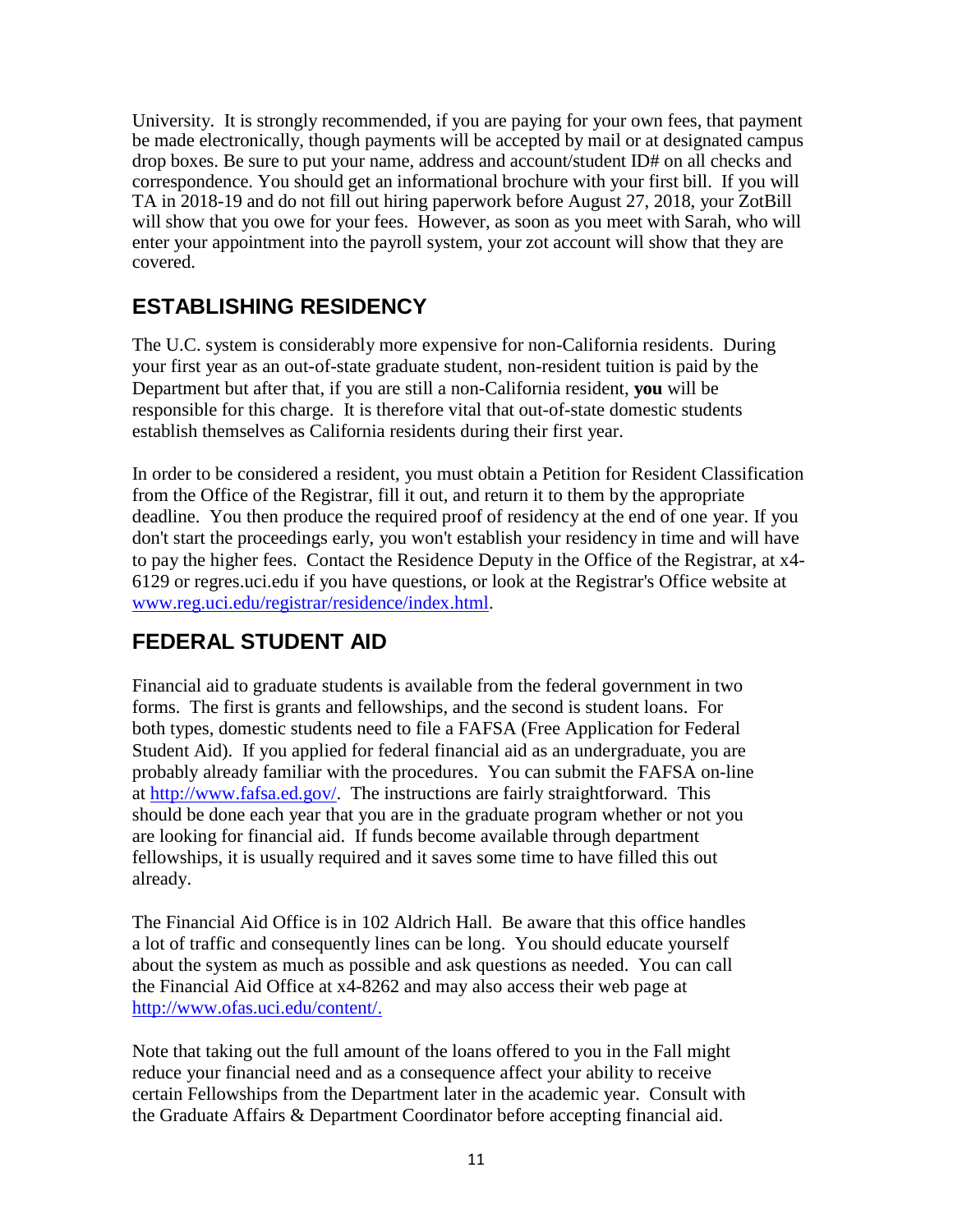## **PART 4: MEDICAL CARE**

### **HEALTH INSURANCE**

University of California Student Health Insurance Plan for Graduates (UC SHIP for Graduates) is the University sponsored health insurance program for graduate students. Eligible graduate students are automatically enrolled in UC SHIP and the premium for this insurance is assessed each term on the graduate student's registration fee statement. You may request to [waive](http://www.shs.uci.edu/Health_Insurance_Privacy/Insurance.aspx#Waiving) out of this plan if you can demonstrate comparable and verifiable health coverage that meets the campus' minimum standards for insurance.

UC SHIP is a comprehensive health plan that provides [medical,](http://www.shs.uci.edu/Health_Insurance_Privacy/InsuranceDoc/GSHIPSummaryofBenefits.pdf) mental health care, pharmacy, [vision](http://www.shs.uci.edu/Health_Insurance_Privacy/InsuranceDoc/UCSHIP2014_15VisionSummary62014.pdf) and [dental](http://www.shs.uci.edu/Health_Insurance_Privacy/InsuranceDoc/UCSHIPDentalPlanSummary2013.2014.pdf) coverage. It features year-round, world-wide coverage using the Anthem Blue Cross PPO network. UC SHIP provides optimal coverage for services on campus and in the UC Irvine community, and peace of mind for students.

For UC SHIP members, the Student Health Center (SHC) is their primary care provider. Primary care providers and specialists at the Student Health Center will administer treatment and/or, if necessary, they will generate a referral for the student to receive additional services in the community or be seen by a specialist in the community if those services are not offered at SHC. Please note that, under the terms of the UC SHIP plan, students must first obtain a referral authorization from a Student Health Center primary care provider BEFORE seeking treatment from a non-SHC provider in the community. If a referral authorization is not obtained in advance, then the claim will be denied.

Your insurance is in effect as of the first day of fall quarter, providing your fees have been paid and you are enrolled. Insurance premiums are paid in Fall, Winter and Spring quarters only. Paying fees and enrolling in spring quarter will extend insurance through summer until the beginning of the subsequent academic year.

Further information about the program, important telephone numbers, and other useful links are available on the GSHIP website at

[http://www.shs.uci.edu/Health\\_Insurance\\_Privacy/Insurance.aspx.](http://www.shs.uci.edu/Health_Insurance_Privacy/Insurance.aspx) If you have a question not addressed on the website, please contact the Insurance Coordinator, at (949)824-2388.

## **ACCIDENTS**

UC Irvine employees are covered under Worker's Compensation Insurance. The Student Health Center does not see patients as a result of injury and/or sickness that arise out of or in the course of their employment. On the job injury is not covered under GSHIP insurance. However, if the student/employee has GSHIP insurance and does not want to report or claim the injury under Worker's Compensation, he/she can be treated at the SHC, emergency room, or urgent care using GSHIP insurance. For an emergency after hours, please call (888) 344-6098 to access participating providers or visit [www.uhcsr.com](http://www.uhcsr.com/).

HR information for Student-Employees with work related injuries is listed below.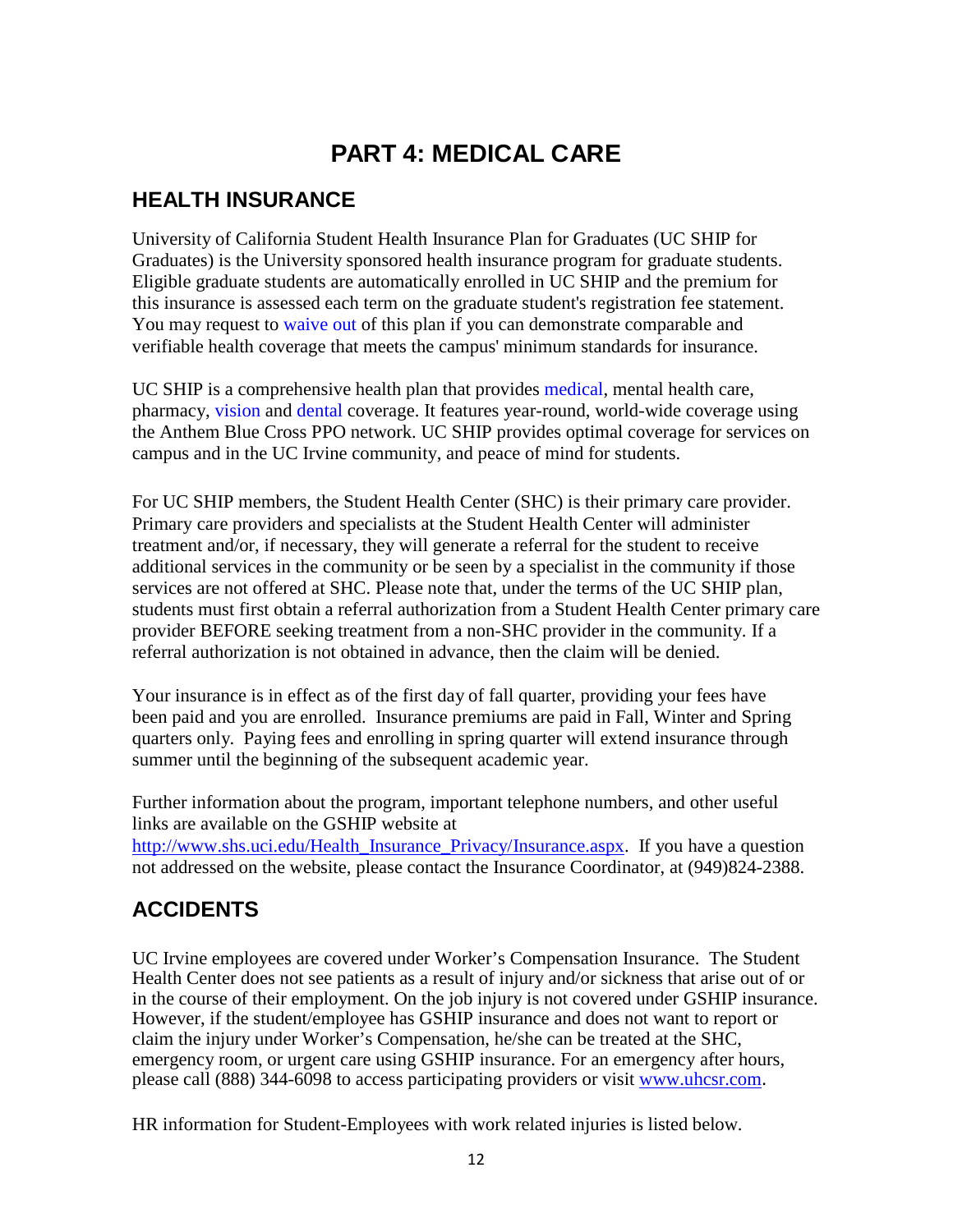#### All student-employees and volunteers with work-related injuries

Employees or their supervisor must contact UCI Worker's Compensation Desk at 949- 824-7008 during regular working hours to obtain medical authorization within 24 hours of any injury.

ALL WORK RELATED INJURIES MUST BE REPORTED via the On-line Incident Form available at the Human Resources website at [https://www.ehs.uci.edu/apps/hr/index.jsp,](https://www.ehs.uci.edu/apps/hr/index.jsp) and link to Workers Compensation or call (949) 824-7008. Also once the Incident form is completed please make sure to notify Sarah McCarthy of the injury; send an email to [samccart@uci.edu:](mailto:samccart@uci.edu)

o Newport Urgent Care, Newport Beach (949) 752-6300 (located off campus, , [map\)](http://apps.adcom.uci.edu/expresso/econtent/Content.do?resource=1395) o Occupational Health Clinic, Orange (714) 456-8300 (at UCI Medical Center, [map\)](http://www.healthcare.uci.edu/pdfs/09Sep_UCIH_Map-Directory.pdf) o ProCare Work Injury Center, Irvine (949) 752-1111 (located off campus, , [map\)](http://apps.adcom.uci.edu/expresso/econtent/Content.do?resource=4968) o Kaiser Occupational Health Center, Santa Ana (714) 830-6660 (located off campus, [map\)](http://apps.adcom.uci.edu/expresso/econtent/Content.do?resource=4967) o East Edinger Urgent Care, Santa Ana (714) 541-8464 (located off campus, [map\)](http://apps.adcom.uci.edu/expresso/econtent/Content.do?resource=3413) o Occupational Services, Long Beach (562) 933-0085 (located at Long Beach Memorial Hospital, [map\)](http://apps.adcom.uci.edu/expresso/econtent/Content.do?resource=3421)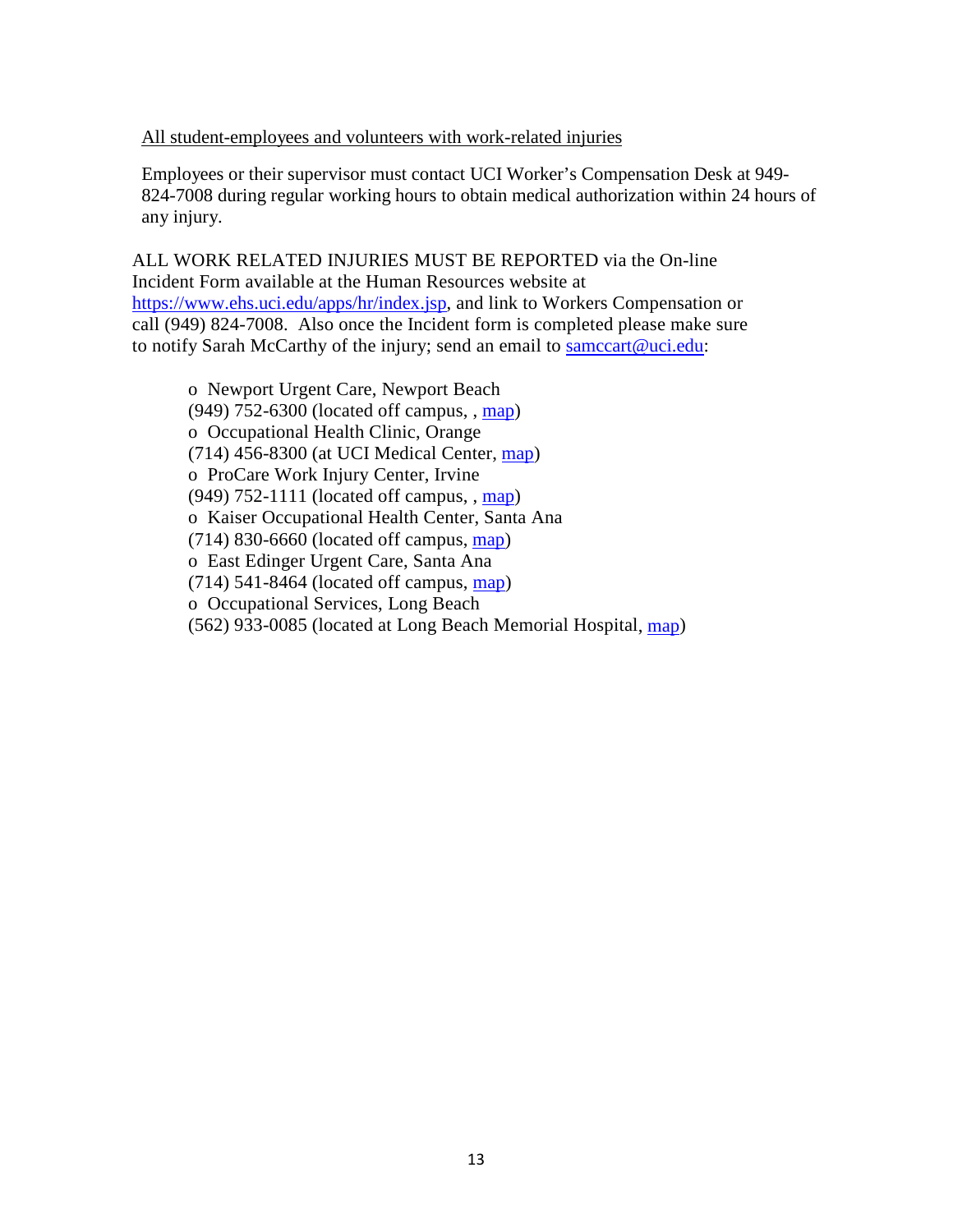## **PART 5: THE GRADUATE PROGRAM**

### **CLASSES AND EGISTRATION**

#### *Graduate Courses*

Graduate core courses. Students must complete a minimum of 5 core courses during their first six academic quarters, with a passing grade of B or above. Two of those courses are required graduate level courses that all students must take:

Eco Evo 207 Quantitative Methods (typically in the first year) Eco Evo 204 Writing Grant Proposals (typically in the second year)

In addition students must take one course each in the areas of Physiology (P), Ecology (Ec), and Evolution (Ev). Although all three courses can be taken at the graduate level {G}, one of the three courses may be taken as an upper division undergraduate course {U} in a field in which students have not taken any previous undergraduate courses. The list of acceptable courses is currently limited to:

E/E 208 (GP), E/E 227 (GP), Physio206A-B (GP), Anatomy201 (GP), E109 (UP), E127 (UP), E138 (UP), E139 (UP), E145 (UP), E170 (UP), E183 (UP), E188 (UP).

E/E205 (GEc), E/E251 (GEc), E118 (UEc), E151 (UEc), E166L (UEc), E186 UEc) E/E206 (GEv), E135 (UEv), E137 (UEv), E153 (UEv), E154 (UEv), E168 (UEv)

If a student wishes to request an exemption or a substitution, she/he must submit a written request to the graduate advisor. The Graduate Advisor and the student's Advisory Committee (or prior to the formation of the Advisory Committee, the Prescription Committee) will decide whether to grant the request. Once approval has been given, the student must submit a General Petition found at <http://www.grad.uci.edu/forms/index.html> to Graduate Division. It is requested that these exemptions be approved at the time they are taken. Graduate Division checks the courses taken when the dissertation is filed. Those classes must match the ones that have been approved to fulfill requirements. If they don't, the student must have an approved exemption on file.

Departmental seminar series. Most quarters there is a Departmental Seminar Series (Eco Evo 201), where seminars are presented by research scientists from UCI as well as other universities. All graduate students are strongly encouraged to attend these seminars. Course credit is also given for the seminar.

Advanced graduate courses. The department offers advanced graduate seminar courses (eg: 210, 221, 223, 235, 285) in evolution, ecology, statistics and comparative physiology.

University teaching. If you are a teaching assistant for a class, you are required to enroll in Eco Evo 399 (University Teaching) for 4 units in the quarter in which you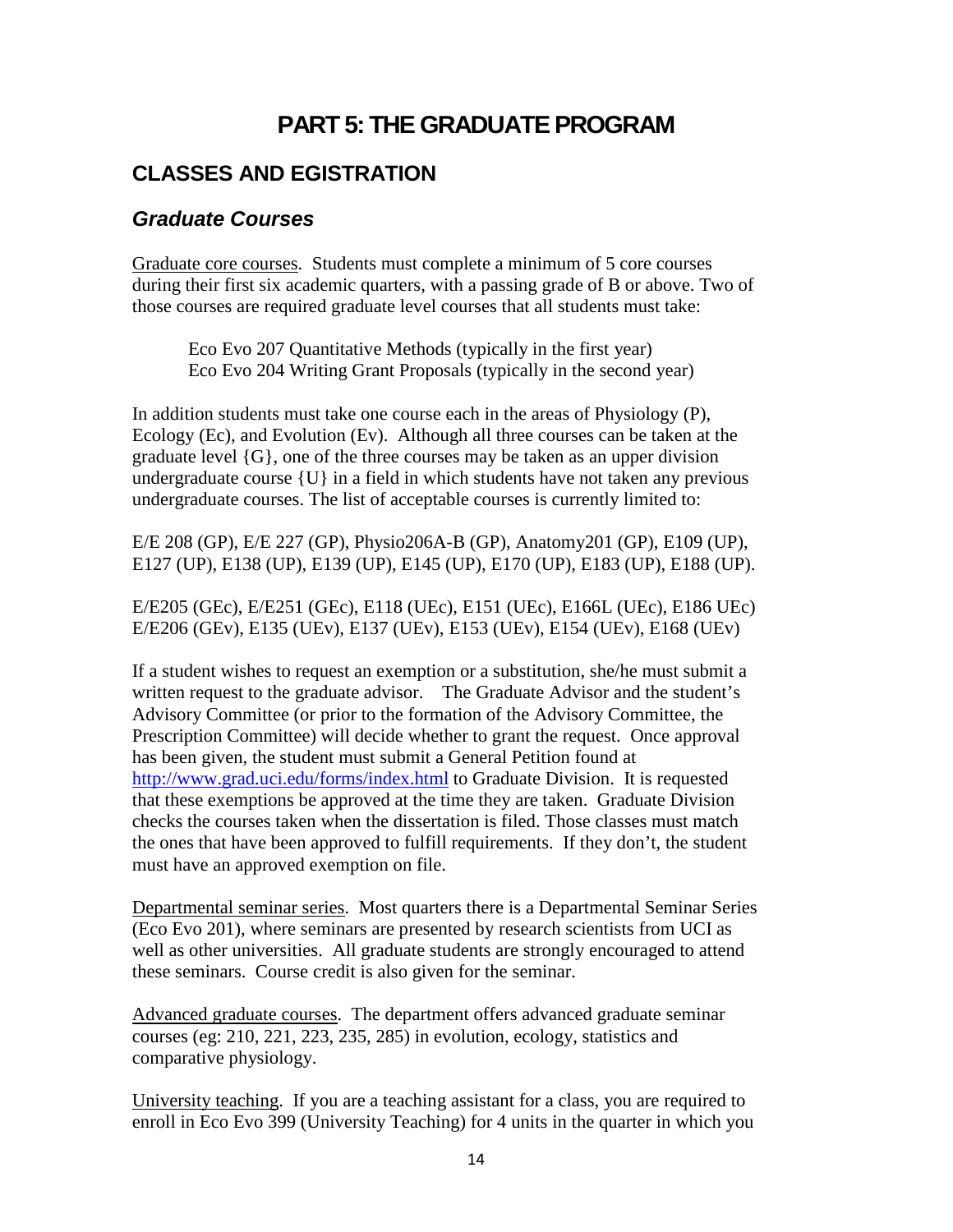serve as a teaching assistant. Instructors will evaluate TAs and submit the evaluation to the Graduate Advisor at the end of the quarter.

If you don't have enough regular courses to make up the required 12 units each quarter, the difference is usually made up with research units (Eco Evo 200). You should check with your advisor just to be sure.

### *Registration*

Registering for classes at UCI is handled online. Instructions can be found on the Registrar's Office website [http://www.reg.uci.edu/registrar/soc/webreg.html.](http://www.reg.uci.edu/registrar/soc/webreg.html) See the Schedule of Classes [\(http://websoc.reg.uci.edu/perl/WebSoc\)](http://websoc.reg.uci.edu/perl/WebSoc) for course codes, found under Biological Sciences or Ecology and Evolutionary Biology.

Be sure to register, and pay fees if necessary, for each quarter before the deadlines penalties for late fees run about \$50-\$100. Vital dates are listed in the Registrar's Office website at [http://www.reg.uci.edu/navigation/calendars.html.](http://www.reg.uci.edu/navigation/calendars.html) In general, you must register and assure that fees have been paid for the next quarter by Week 10 of the current quarter.

Be aware that the P/NP (pass/no pass) option is not allowed for grad students in graduate classes, though it is allowed if you are taking an undergraduate class as long as it is not being used to fulfill your core requirements.

## **GRADUATE TIMELINE**

You have received a copy of "Programs, Policies & Guidelines for Graduate Study in the Department of Ecology and Evolutionary Biology" with the welcome email. Please note it can also be found on the departmental website [http://ecoevo.bio.uci.edu/.](http://ecoevo.bio.uci.edu/) It details what you can expect and what is expected of you while you are at UCI as a masters or doctoral student.

All students must complete five Graduate Core Courses during their first six academic quarters. There are then two big events and one recurring smaller one. The small one consists of your Advisory Committee meeting, which occurs every six months (see below). The big ones for PhD students are your Advancement Exam and your Dissertation Defense (see further below). Masters students are also required to have Advisory Committee meetings and a Thesis Defense. They do not have an advancement exam though there is paperwork to be submitted for advancement (This must be done 30 days before the beginning of the quarter in which you defend). See the "Programs, Policies  $\&$ Guidelines…" manual for further details about the Masters Program.

All students beginning their **second** year should complete IDP in the Fall quarter and each Fall thereafter. Please find the form required at:<http://www.grad.uci.edu/forms/index.html>

## **ADVISORY COMMITTEE**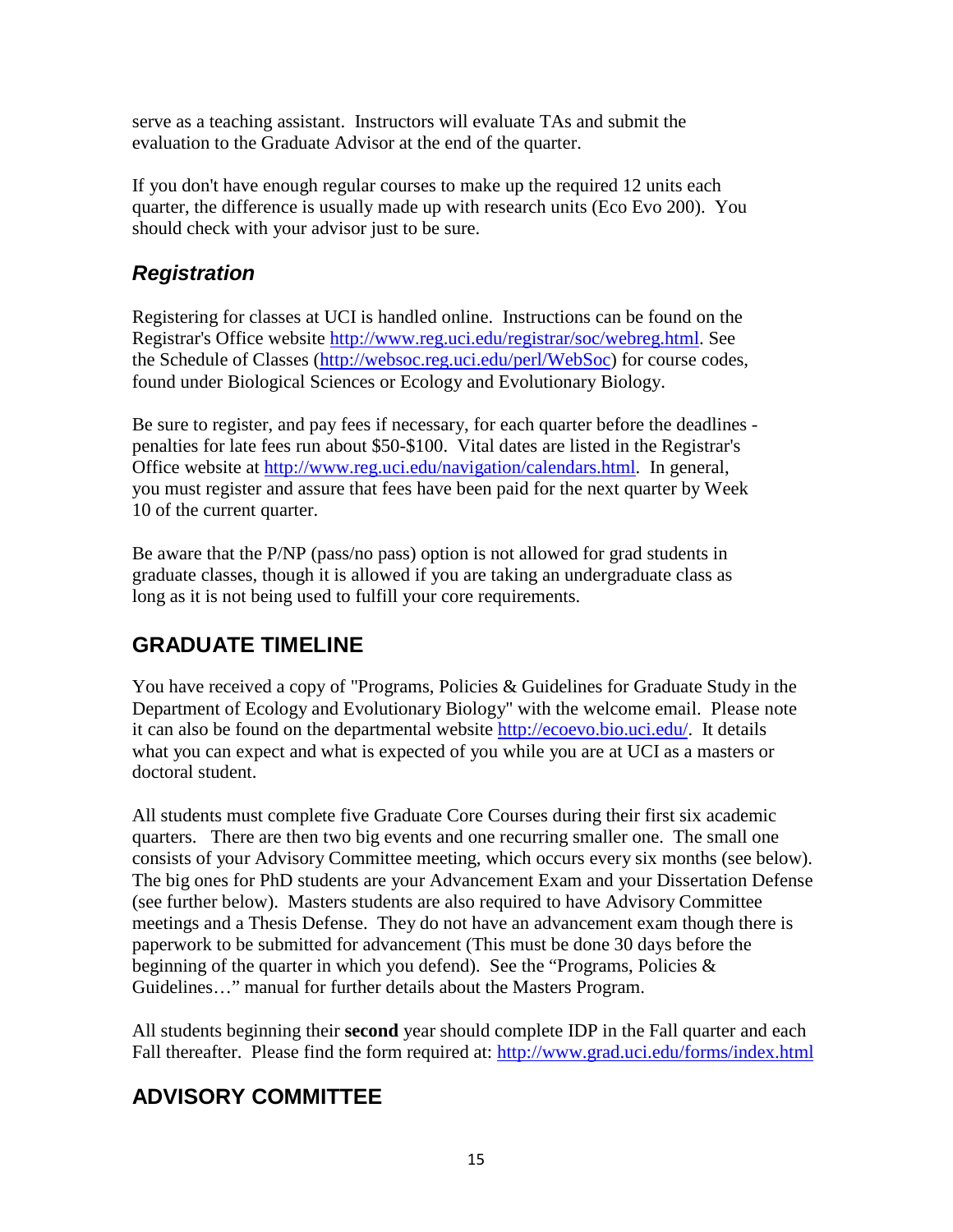Your advisory committee consists of three people - your advisor and two other faculty members that your advisor and you agree upon. These other members can be from outside the department and even off-campus, although tradition and ease of scheduling make it easier to keep things within the campus community.

You will meet with your committee formally in October and April to discuss your progress, current proposals, and future plans (first year students do not have to meet with their committee in the fall quarter). A reminder memo will be sent out the month before advising you to schedule your meeting. After each meeting, your advisor will write a letter to you discussing your progress, with a copy sent to the department. In addition, you are required by the School of Biological Sciences to turn in a form signed by your committee members approving your progress thus far after each meeting (see Appendix C for Fall and Spring forms). The Graduate Advisor evaluates each student's progress once a year, based on these letters. You will be notified of your progress after this is done, usually toward the end of Spring quarter.

#### *Advancement Exam*

The PhD advancement exam takes place when you are ready to defend your dissertation proposal, but before the completion of your tenth quarter (Fall of the fourth year). Because NSF Doctoral Dissertation Improvement Grant proposals cannot be submitted until you have advanced to candidacy, most students are encouraged to take the exam at the beginning of their third year.

#### **Composition of Advancement to Candidacy Committee**

1. The advancement committee must have five members.

2. All members must be voting members of the University of California academic senate (members from other UC campuses do not require a request for exception though do require a CV)

3. If the student wishes to include a non-voting senate member or faculty from another university (non-UC), the student must submit a written request for exception to the Graduate Dean prior to scheduling the advancement. These individuals may not serve as Chair, a departmental committee member, or outside member. Approval is at the discretion of the graduate dean and may not be granted by the departmental graduate advisor, thesis advisor, or Associate Dean of the School of Biological Science.

4. A majority of the members must be appointed in the student's Department. The Office of Graduate Studies is receptive to some flexibility in the departmental affiliation of the committee members if there is an academic rationale. A request for exception and justification should be submitted prior to appointing a committee.

5. The major professor serves as Chair of the committee; the Chair must hold a primary or joint appointment in the student's department.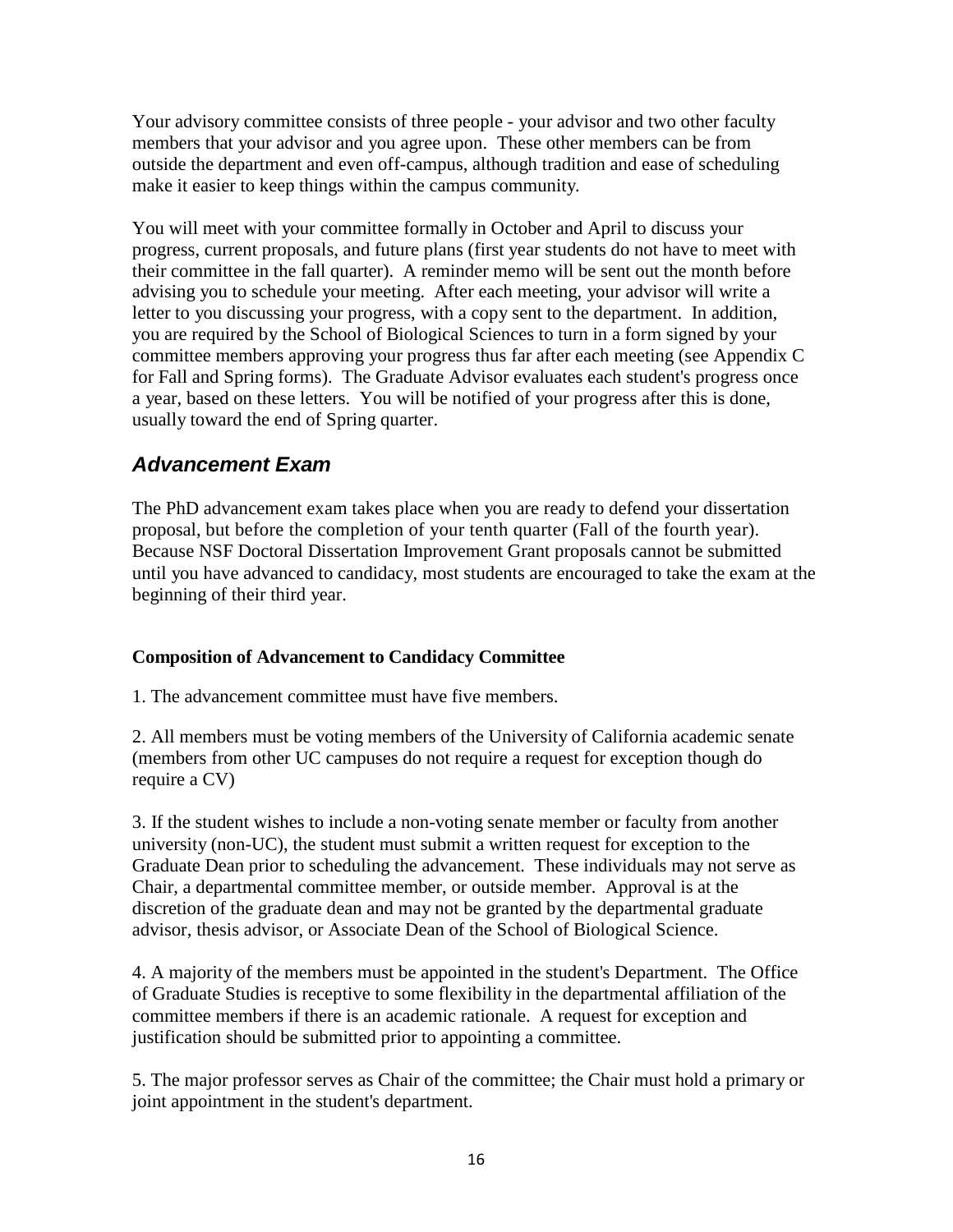6. At least two members (in addition to the chair) must hold a primary or joint appointment in the student's department.

7. The "outside member" must be an academic senate member of the Irvine campus (must be regular rank faculty from UCI, may not hold a primary or joint appointment in the student's department, may be in the general area of Biological Sciences, but should not be in the student's research area).

There is a nomination form for the Advancement Committee that must be signed by the Graduate Advisor, Dr. Jennifer Martiny, and submitted to Melanie Nakanishi before the exam is taken. It will be placed in your student file. This form assures that all members of your advisory committee are qualified to sit on the committee.

The oral examination covers the student's major field of specialization, the proposed research to be developed, and other areas of biology. The student will be expected to demonstrate knowledge in these areas, as approved by the student's Advisory Committee. Each student should consult with members of his/her Advancement to Candidacy Committee about the members' expectations for the oral exam well before the exam takes place.

There is paperwork that needs to be filed after completing the exam, as well as a \$90 filing fee. Go to<http://www.grad.uci.edu/forms/> to print out the necessary form (PhD Form 1– Advancement to Candidacy PhD Degree) to take to your exam.

#### *Dissertation Defense*

The public is invited to your defense seminar and may pose questions towards the end. Everyone but your advisory committee (back to three people) is then asked to leave so that the committee can ask further questions. This question period tends to be fairly short, usually lasting less than half an hour. There's paperwork for this one too, which you can pick up from the Graduate Division website (see above) or from the Library Archives. The Library Archives also offers workshops once per quarter.

### *Submitting the Dissertation*

The library is particular about the format of the thesis or dissertation. Instructions on how to print it are available in a manual you can purchase from the University Bookstore, from Library Archives, on UCI's Graduate Division web page, or at the Libraries Research Resource website. If you are going to be writing up your dissertation as you go along, you might as well put things in the correct format right from the start.

### **DEPARTURE FROM UCI**

Before candidates leave UCI, they are expected to do each of the following:

• Sign all personnel and payroll forms. Make an appointment with Sarah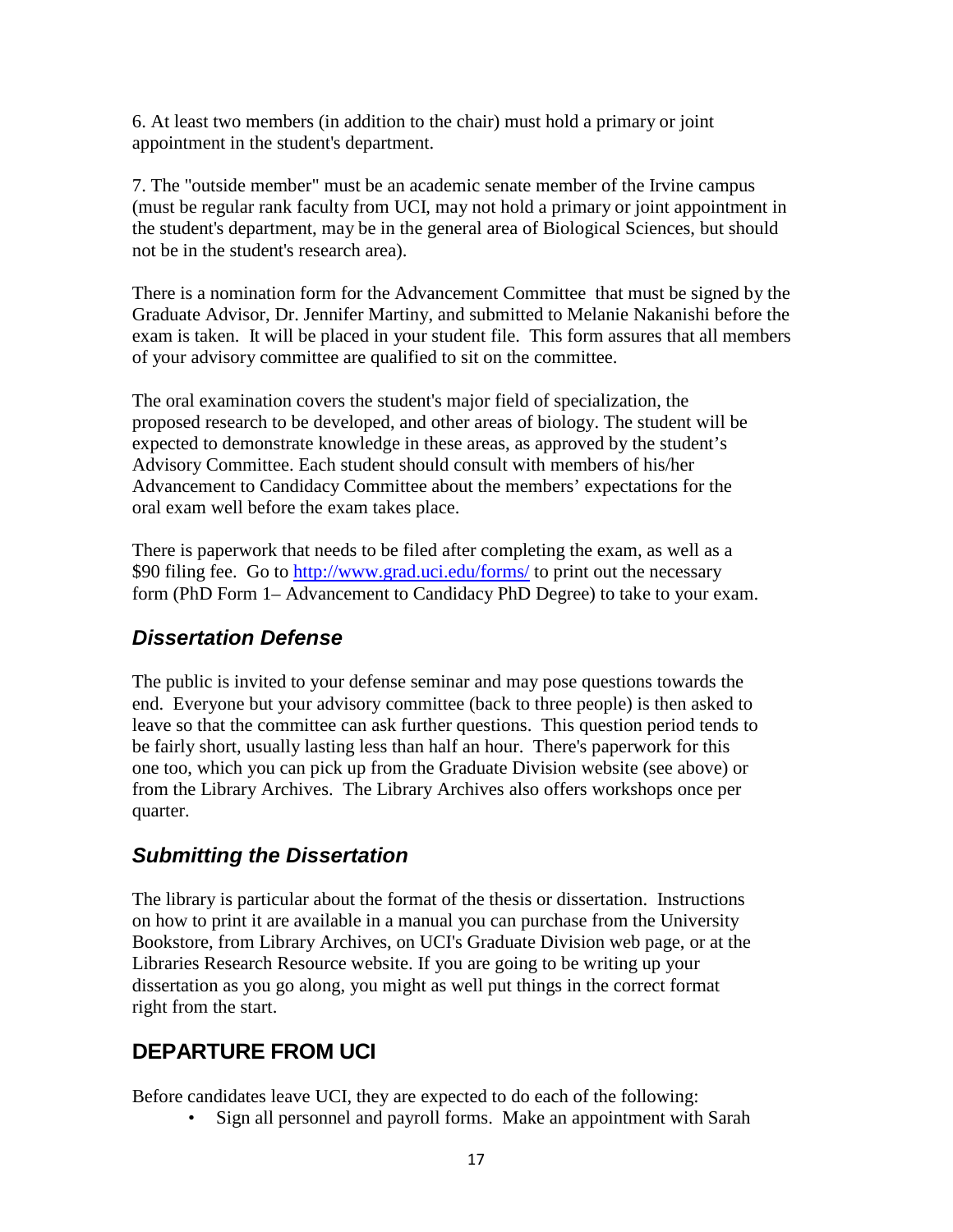McCarthy [\(samccart@uci.edu;](mailto:samccart@uci.edu) X4-2797) at least 5 days before you leave.

- Provide the department with the date paperwork is submitted to grad division, title and location of the first position accepted after graduation.
- Provide the department with a clean copy of thesis or dissertation. It does not need to be hardbound as long as it has a durable cover.
- Return all departmental and school property (e.g., keys, key cards, etc.) to your faculty advisor or to the administrative office.
- Provide the department with an email and forwarding mail address and complete the EEB Exit Form.
- If at any time during your training you received support from a training grant, you must file a termination report with the supporting agency.

## **ALUMNI E-MAIL FORWARDING**

All UCI graduates have the opportunity to set up a permanent email addres[s](mailto:) ["UCInetID@alumni.uci.edu"](mailto:) that will forward your alumni email to an address of your choice. Please note this is only an email forwarding service, not an email account. The service is provided by UCI at no cost to you – it does not require membership in the UCI Alumni Association. It's a way to stay connected with the university, friends and colleagues. To set up your @alumni.uci.edu address, visit: [http://signup.alumni.uci.edu](http://signup.alumni.uci.edu/)  (UCInetID Login Required)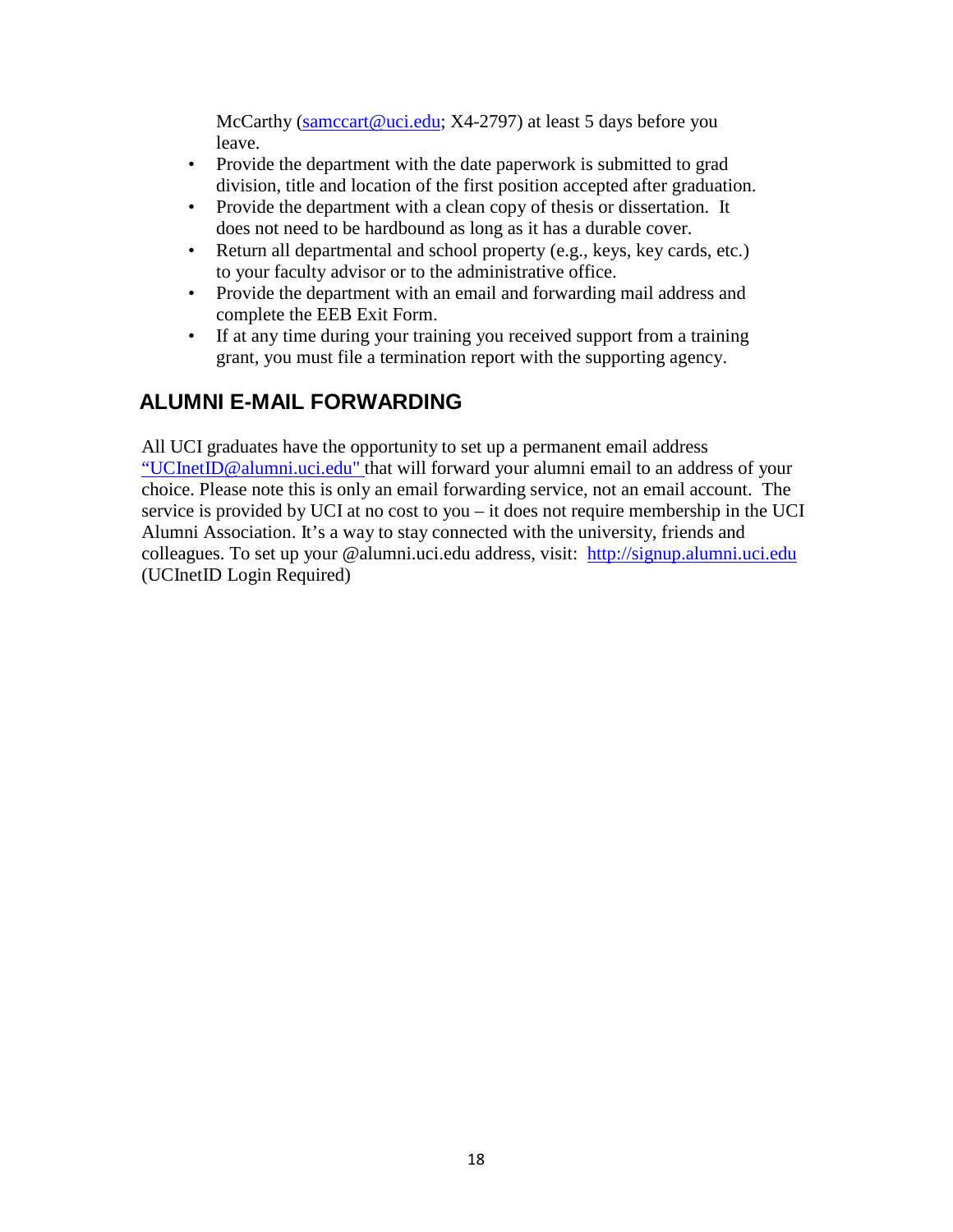## **PART 6: THE ADMINISTRATION**

#### **DEPARTMENTAL ADMINISTRATION**

#### *Department Chair*

Our Chair is Dr. Kathleen Treseder (3106 Bio Sci III, x4-7634, [treseder@uci.edu\)](mailto:treseder@uci.edu). Her responsibilities include representing the department to the dean of the school and to the chancellor, coordinating and planning departmental goals and objectives, and having final authority in many departmental decisions.

#### *Department Vice Chair*

Our Vice Chair is Dr. Jim Hicks (5205 McGaugh Hall, x 4-6386 jhicks@uci.edu). His responsibilities include teaching assignments for both faculty and graduate students; serving on the Schools' undergraduate curriculum committee, and acting as Chair in the absence of Dr. Treseder.

#### *Departmental Staff*

Please visit the departmental website at [http://ecoevo.bio.uci.edu.A](http://ecoevo.bio.uci.edu./)dministration- Staff Assignments for a list of departmental staff members and their primary responsibilities. Melanie Nakanishi (mhawe@uci.edu) is the primary staff contact for graduate students.

#### *Graduate Student Advisor*

The Graduate Advisor is Dr. Jennifer Martiny (3029 Biological Sciences III, x4-0487, [jmartiny@uci.edu\)](mailto:jmartiny@uci.edu). She is in charge of graduate student affairs, such as the annual review of student progress and the stewardship of the policies and procedures governing graduate studies. She also serves as a liaison between students and faculty, representing students' interests (a function shared with the grad student reps). If you have questions or problems related to your tenure or treatment as a graduate student, consider discussing them with Dr. Martiny.

#### *Graduate Student Representatives*

The Grad Reps are elected by the grad students, typically once a year. The Grad Reps serve as the second mechanism of graduate representation to the faculty and staff, by attending faculty meetings as the graduate voice and coordinating faculty reviews by the grad students. They also relay information from the faculty to the students. If you have ideas or complaints about the way the department runs, problems with particular faculty members, or similar issues, your first stop should be the Grad Reps.

> *Graduate Student Representatives* **for 2018-2019 are:** Lauren Pandori: lmcquinn@uci.edu [Piper](mailto:Piper) Wallingford: pwalling@uci.edu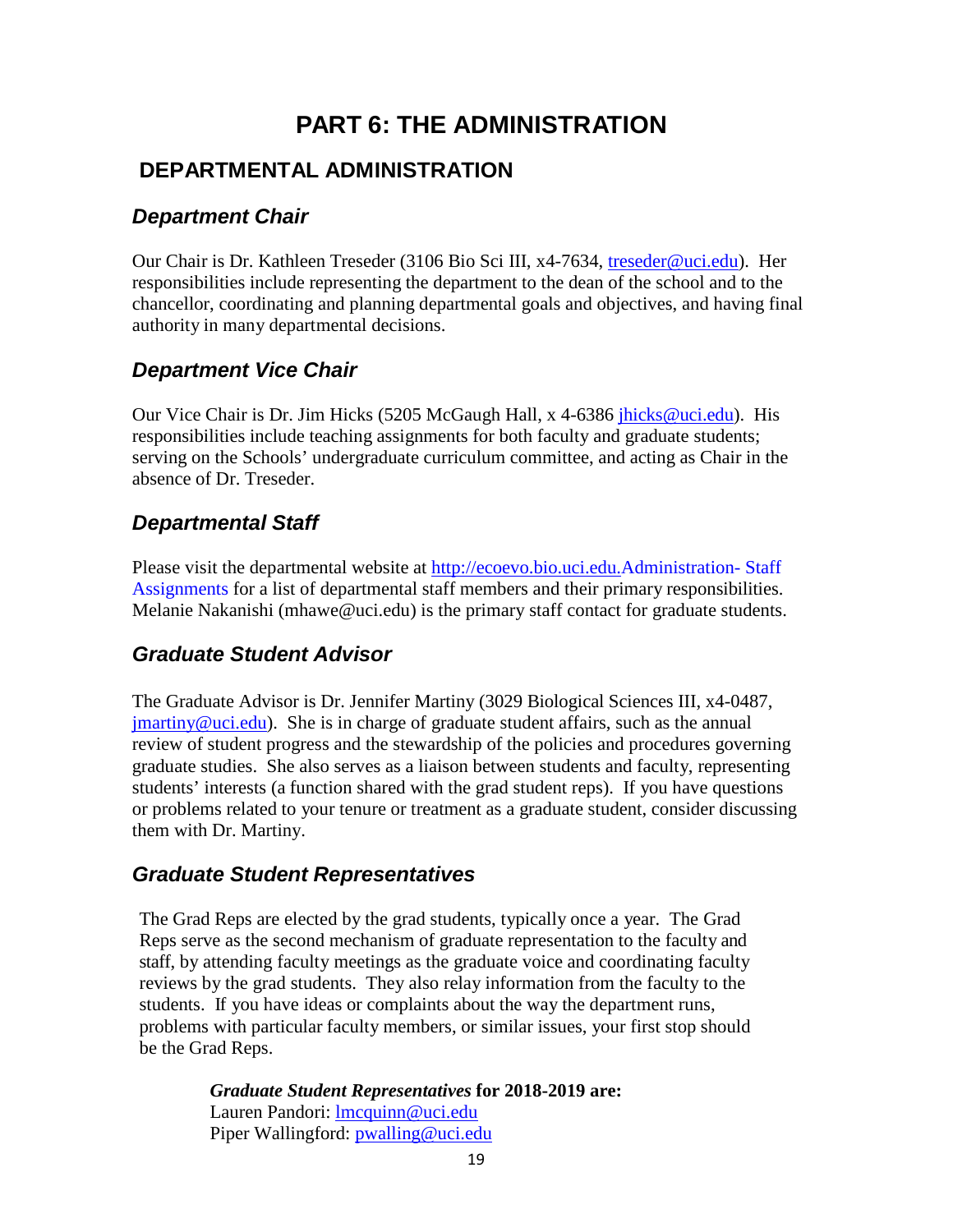### *Other Advising*

The University provides a number of support services for graduate students. Throughout their graduate career, graduate students within the department should feel free to contact the Graduate Student Advisor to discuss, in a private setting, any issues of concern and/or to help guide the student to other appropriate services. Other offices that offer support services include the Office of Equal Opportunity and Diversity (issues of discrimination and harassment, [http://www.eod.uci.edu/,](http://www.eod.uci.edu/) 949-824-5594), the UCI Counseling Center (personal issues, [http://www.counseling.uci.edu/,](http://www.counseling.uci.edu/) 949-824-6457), and the Office of the Ombudsman (dispute resolution services, [http://www.ombuds.uci.edu/,](http://www.ombuds.uci.edu/) 949-824-7256).

## **SCHOOL OF BIOLOGICAL SCIENCES**

The Department of Ecology and Evolutionary Biology is one of four departments that make up the School of Biological Sciences. The other three departments are: Developmental and Cell Biology, Neurobiology and Behavior, and Molecular Biology and Biochemistry.

Many graduate students and faculty have benefited from interactions with members of other departments. Don't hesitate to seek out advice from people in other departments if you need expertise in their area of study.

| Name                     | Title                                | email                  |
|--------------------------|--------------------------------------|------------------------|
| Frank La Ferla           | Dean                                 | laferla@uci.edu        |
| <b>Benedicte Shipley</b> | <b>Assistant Dean</b>                | bshipley@uci.edu       |
| Jenna Bague              | Bio Sci Undergrad Student Affairs    | jbague@uci.edu         |
| Kristen Caplin           | <b>Personnel Manager</b>             | kcaplin@uci.edu        |
| <b>Matthew Martinez</b>  | Director of Computing                | mrm@uci.edu            |
| Raju Metherate           | Assoc. Dean, Undergraduate Studies   | raju.metherate@uci.edu |
| Michael Mulligan         | Assoc. Dean, Graduate Studies        | rmmullig@uci.edu       |
| Robyn Stiffler           | <b>Facilities/Purchasing Manager</b> | rstiffle@uci.edu       |
| Yuanshun Chen            | Director of Finance                  | ychen@uci.edu          |

The following lists show some of the Biological Science administrators and personnel.

The School of Biological Sciences is spread over several locations.

| <b>Department Offices:</b>         | Location        | Ext.   |
|------------------------------------|-----------------|--------|
| Developmental and Cell Biology     | <b>BS3 2011</b> | 4-5347 |
| Ecology and Evolutionary Biology   | SH 321          | 4-6006 |
| Molecular Biology and Biochemistry | MH 3205         | 4-4915 |
| Neurobiology and Behavior          | MH 2205         | 4-8519 |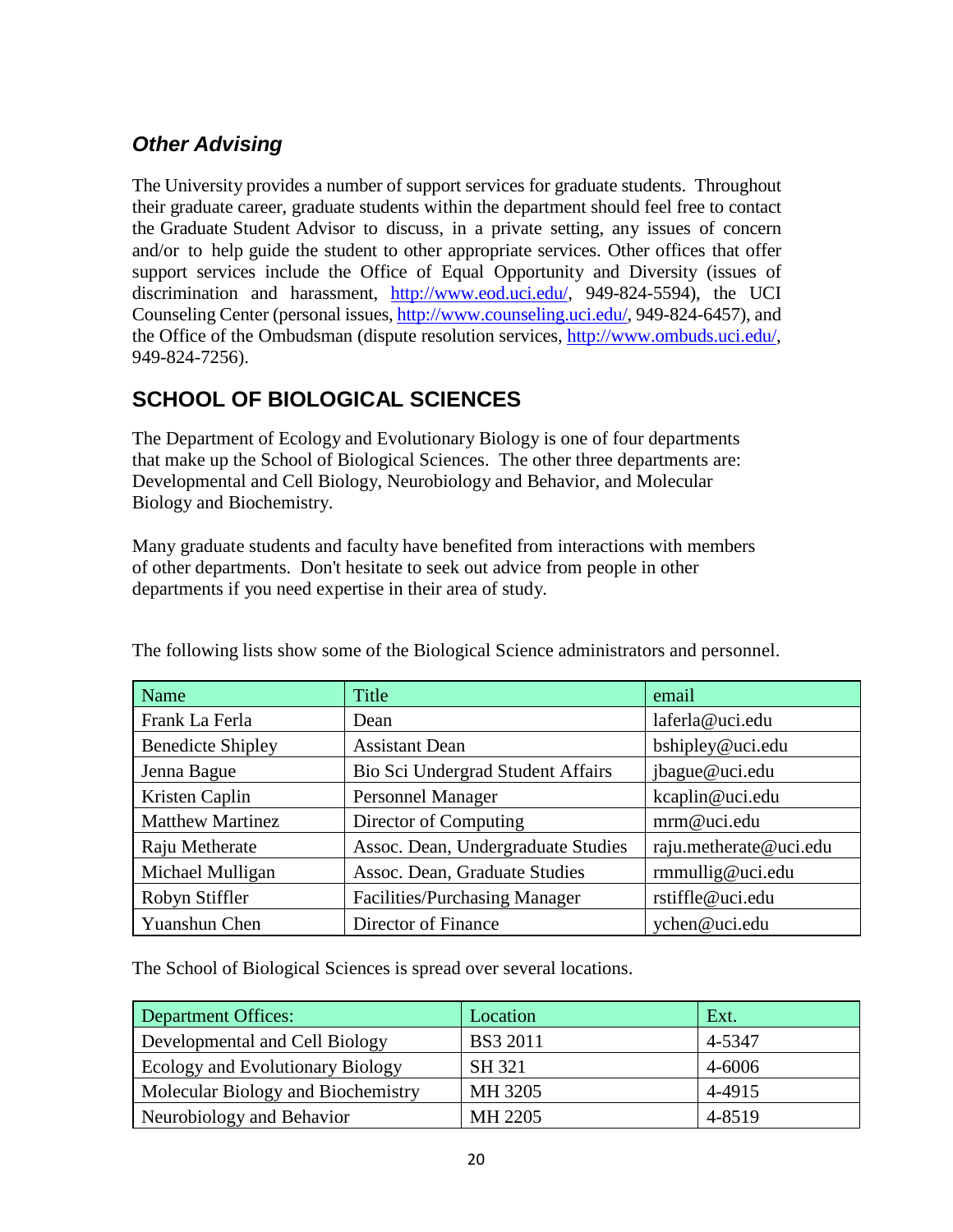The list below will give you an idea of the key contacts for the various departments and facilities.

| <b>School Offices:</b>                   | Location              | Ext.                |
|------------------------------------------|-----------------------|---------------------|
| <b>Administrative Offices</b>            | <b>NSII 5120</b>      | 4-5315              |
| <b>Computing Support Helpdesk</b>        | NS1 2115              | 4-3555              |
| <b>Facilities Office</b>                 | <b>NSII 5211</b>      | 4-8085              |
| Room reservations                        | NS1, 1114, NS 2, 4201 | bioscirooms@uci.edu |
| Undergraduate Student Affairs            | BS3 1st floor         | 4-5318              |
| <b>Undergraduate Teaching Laboratory</b> | SH 249                | 4-6952              |

| <b>Facilities:</b>               | Location                                                           | Contact |
|----------------------------------|--------------------------------------------------------------------|---------|
| Arboretum                        | See campus map                                                     | 4-5833  |
| Dishwashing/Autoclave Facilities | MH 4311, SH 390, BS3 2421, NS1<br>2334, NS2 3341, Greeb giyse 109D |         |
| Greenhouse                       | See campus map                                                     | 4-6049  |
| <b>Image Works Copy Center</b>   | NS1 2112                                                           | 4-6414  |
| Vivarium - special access key    |                                                                    |         |
| card required                    | <b>MH</b> Basement                                                 | 4-6030  |

### **PAPERWORK AND OTHER DETAILS**

A variety of services and equipment are available through the School of Biological Sciences; most will require a KFS account number. The department staff has prepared the following guide to help you deal with necessary paperwork. It is extremely important to understand procedures, especially if money is involved, so read this section carefully.

### *Purchasing*

To place an order for supplies and/or equipment, complete the departmental purchase requisition form, which can be found at<http://ecoevo.bio.uci.edu/> Administration-Forms. Please fill in all the important information such as KFS account numbers, vendor info, requester's contact info, and any special instructions about the order. Next, obtain the approval signature from your faculty advisor or the person with signature authority in the lab. If the order is based on a quotation, be sure to attach it along with the purchase requisition form. Finally, give the PO requisition to the designated financial analyst who handles funding for the given PI.

The PO requisition form will be used to project expenses and is approved by the designated analyst. Should they have questions about the use of the account, they will contact either you or your faculty advisor directly. After approving the PO, the financial analyst will hand it to the purchaser, Rodrigo Aguayo for processing. If there is an issue with the items being ordered, i.e. wrong catalog number, obsolete item, big difference in pricing, etc., Rodrigo will contact the requester for further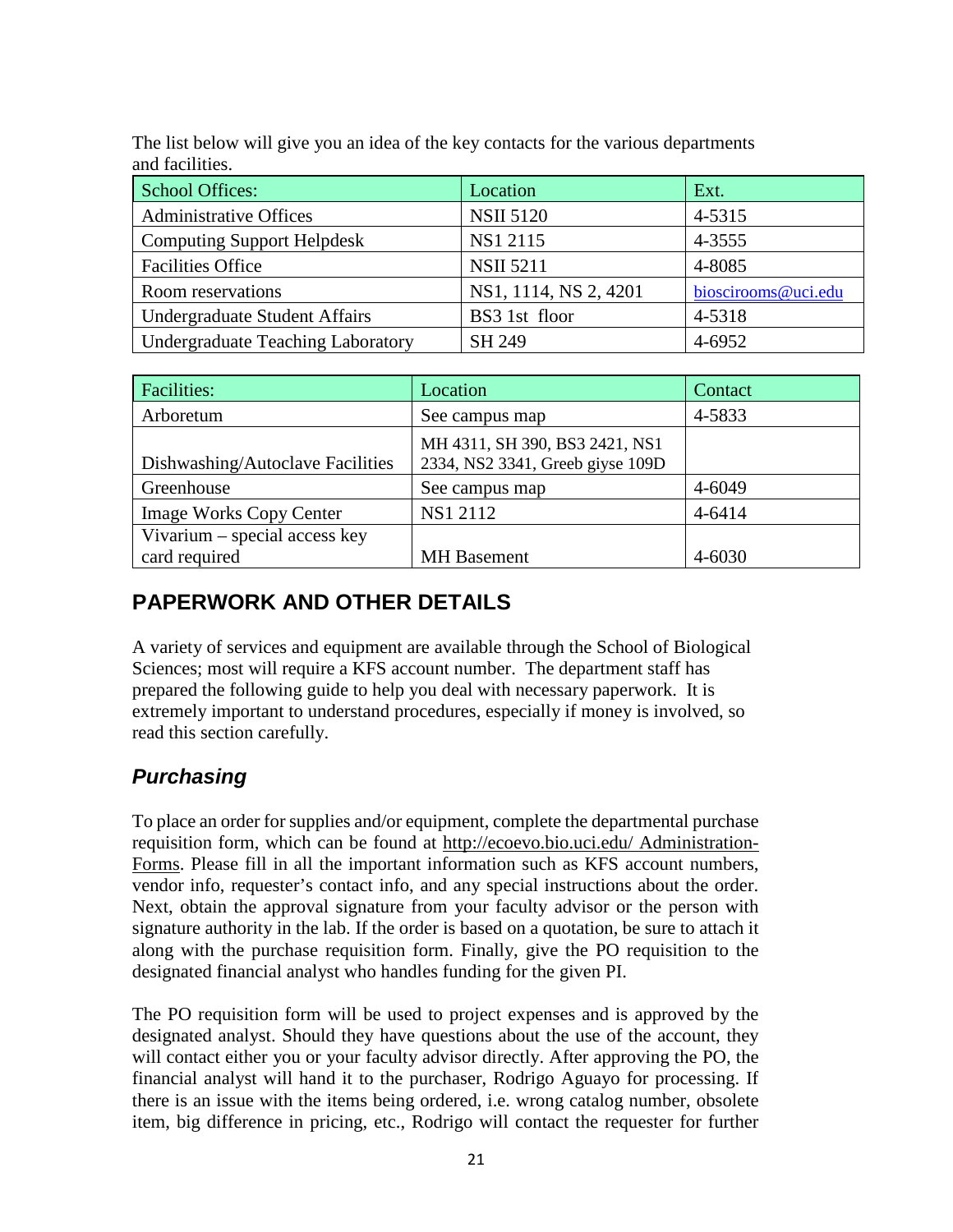information, before the PO can be placed. It is within the departmental policy that all purchases will be delivered to room 318 in Steinhaus Hall. Rodrigo will send pick-up notices to the requesters as the orders come in and notify them if there are backordered items, etc. However, there are some items that can be delivered directly to the lab such as equipment, temperature sensitive items, and/or services. Should this be the case, complete the comments/special instructions on the form including the lab location. After receiving the items ordered, be sure to provide the packing slips to the designated financial analyst.

Finance Analysts: Irma Rodriguez: mprodrig@uci.edu, 949-824-1287, SH 309 Marcus Umali: mumali@uci.edu, 949-824-4776, SH 313

For additional questions about purchasing, please contact Rodrigo Aguayo, [rjaguayo@uci.edu,](mailto:tcastro@uci.edu) 949-824-5791, or visit Rodrigo in SH 315.

#### *Reimbursement (Supplies and Materials)*

For research-related supplies and materials that are needed on the same day, you may choose to pay for these and get reimbursed after the fact (not to exceed \$499.99 per day per vendor). In order to be reimbursed you must save your original itemized receipt, fill out a reimbursement form, obtain your faculty advisor's signature, and turn it in to the finance analyst assigned to your faculty advisor for KFS account approval. Your receipt MUST have the store name printed or stamped on it, a printed product description, the date, and payment amount.

All receipts must be submitted for reimbursement within 30 days of the purchase date. Check with the administrative staff if you're unsure whether your anticipated purchase is an allowable, reimbursable expense. The following procedures have been implemented for handling supplies and materials reimbursements.

1. Obtain a reimbursement form from the Department Office or online at: http://ecoevo.bio.uci.edu/Administration-Forms.

2. Fill out all information on the form. Get the PI's signature before submitting this to the Department Office.

3. Attach original receipts on a single sided paper, in chronological order for approval; please tape receipts to an 8 1/2 x 11 piece of paper and remove all staples.

#### *Repairs & Returns*

When something needs to be returned or repaired, please work with Rodrgio. Rodrigo will contact vendor for their return policy and proceed accordingly. You or your lab are responsible for generating the shipping label using the current FedEx online system (see MAIL in part 2). You must, again, have permission from your advisor and either a valid KFS account or mail code to charge it to. Once this form has been completed, print it out as instructed and see your lab's accountant for final authorization before shipping.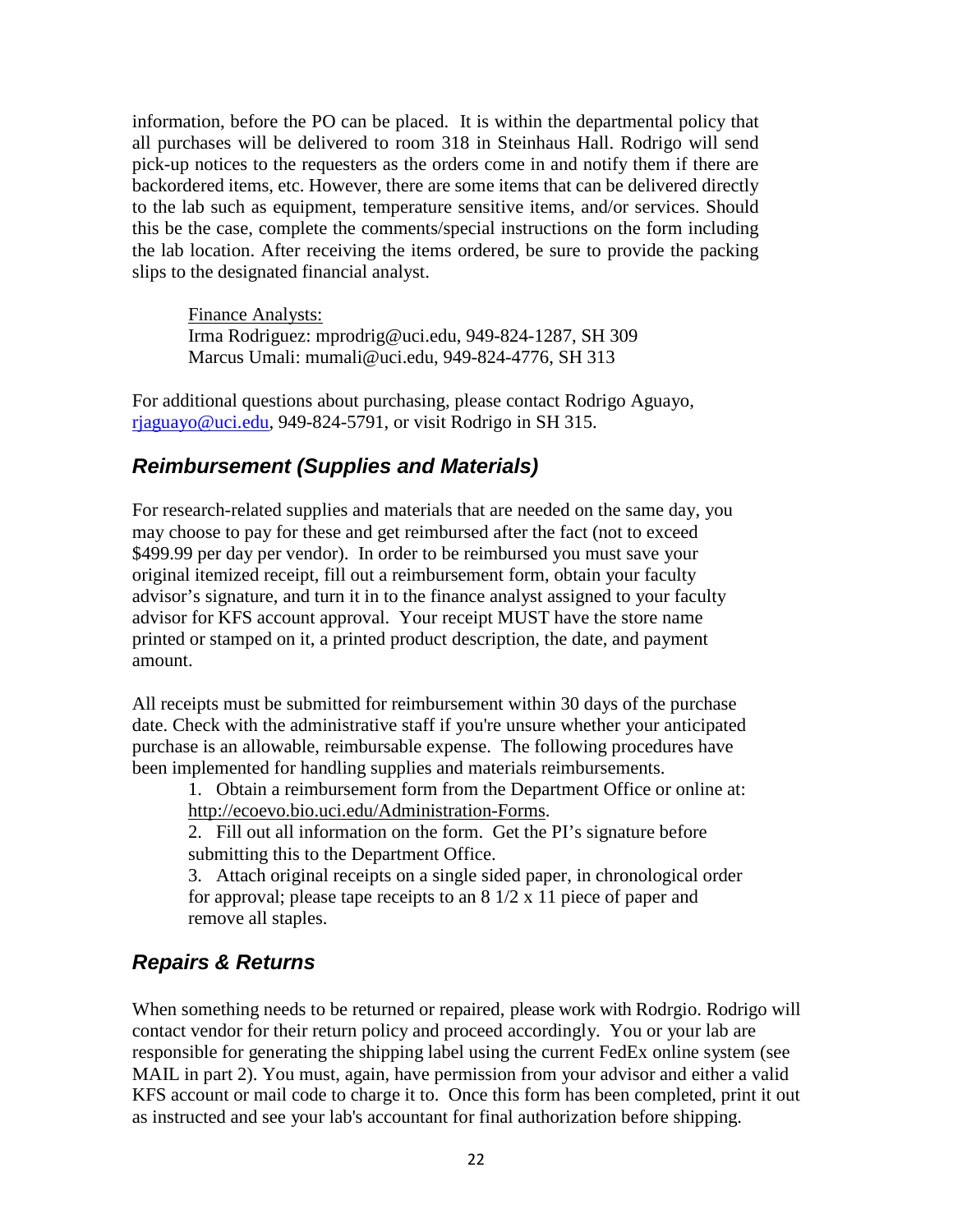#### *Travel*

Listed below are some guidelines to help you in planning your trips for University business. Please keep them handy for future reference, but if you have any questions, please ask. If possible, administrative staff can help with reservations and also with payment for the flight (from the approved KFS account). An email from the faculty supporting this travel is required before any reservations are made. The department uses the preferred online service provided by Connexxus Travel Program. Please refer to the following link for additional information: [https://travel.ucop.edu/connexxus/book-online.](https://travel.ucop.edu/connexxus/book-online) If you find a lower cost alternative please print comparable airfare for the same flights of Connexxus and include with your reimbursement request. Additional questions may be directed to [Kate](mailto:Kate) Fuentes, [kate.fuentes@uci.edu.](mailto:kate.fuentes@uci.edu)

1. Travel that is to be reimbursed from federal grants and contracts must be booked through U.S. air carriers **except** in the following circumstances:

- Travel to and from the U.S. when the use of a U.S. airline service would:
	- o Extend travel time (including delay at origin) by 24 hours or

more

• For travel between two foreign destinations - when the use of a U.S. airline service would:

- o Increase the number of aircraft changes required by two or more
- Extend travel time by at least six hours or more
- Short Distance Travel (3 hours or less) when the use of a U.S. airline service would:
	- o Require twice the travel time of a foreign carrier
- When the costs of transportation are reimbursed in full by a third party such as a foreign government or an international agency

2. When one or more of the above circumstances apply, **provide an explanation** indicating the appropriate exception in the Notes section of the reimbursement .

- Please note that the availability of a flight at less cost is not an adequate justification to use a foreign carrier service.
- Original plane ticket receipt or invoice/itinerary showing payment and ticket number.

This is the last page of your ticket booklet that says "passenger receipt" at the top and has a dollar amount in the bottom left corner. If you are traveling with an eticket or on a ticketless ticket you need to request a "passenger Receipt" at the ticketing counter at the airport. Your passenger receipt or invoice/itinerary is required even if you

requested an advance from the department and you had no out-of-pocket expense. Please also include all other flight paperwork of any kind as back-up proof of travel.

• All original hotel/lodging paperwork/receipt. If you are sharing a room, please ask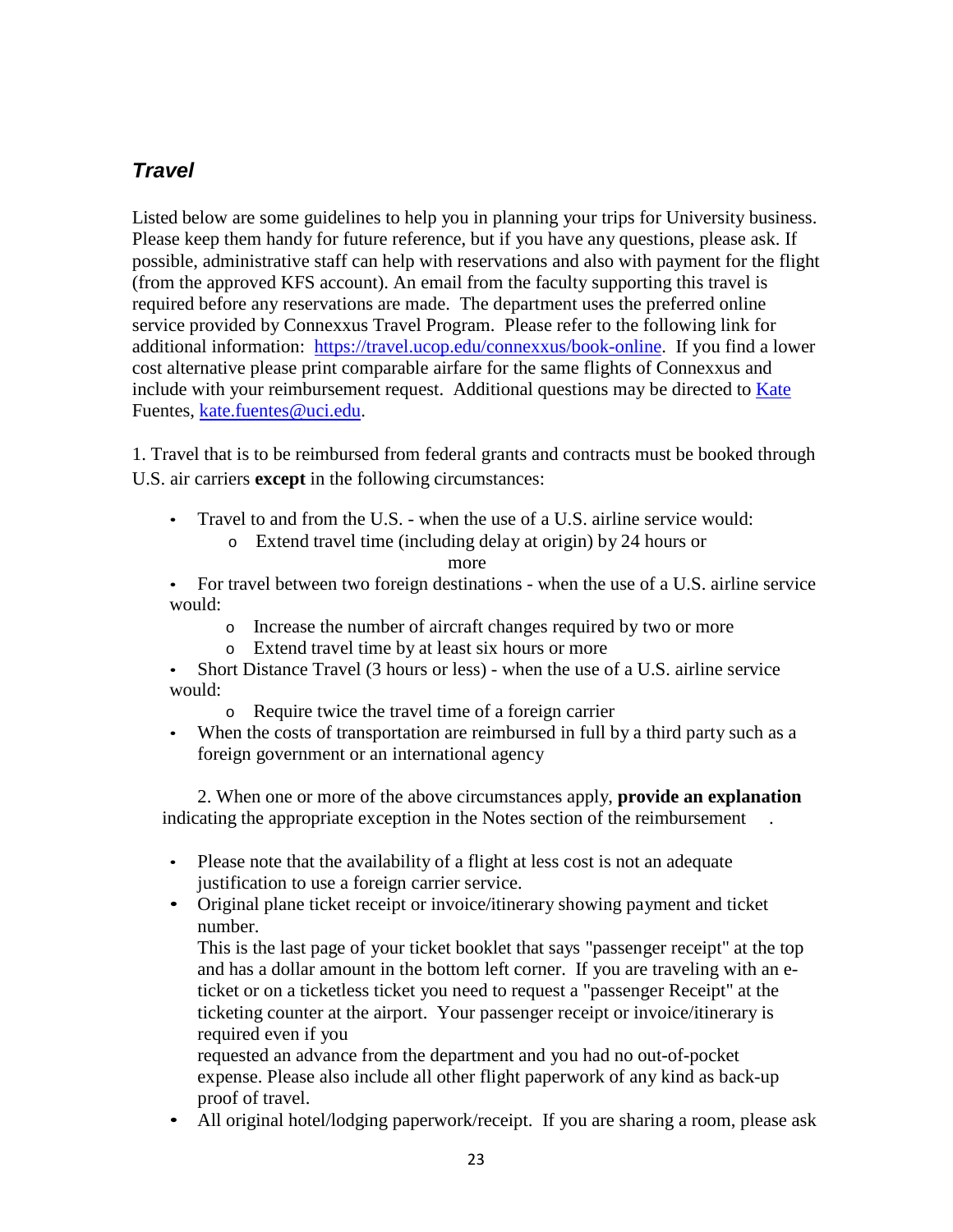for 2 copies.

- Original receipts for rental car expenses and gas
- Original **itemized** receipts for any meals paid for with personal funds
- Original receipts for airport parking or taxi/shuttle to and from the airport
- Any other original miscellaneous receipts
- If you are traveling to a conference you will need to provide a copy of your registration form including your agenda; i.e. if you signed up to attend certain parts of the conference and they gave you an itinerary/receipt for your specific events, we will need that form. The documentation provided varies greatly between conferences. It is best to save ALL conference documentation.

Here are a few tips on receipts and documentation:

- A receipt will contain the following information; name and address of business, an itemization of services, total amount due, statement of form of payment and it will show a zero balance (if it does not contain this information, it is not a receipt).
- When you register for a conference or make other arrangements on-line, please read the screens carefully. There will be an option to print a receipt - please do so. There will also be a confirmation page or you will receive a confirmation email - please print these pages as well.
- Too much information/paperwork is better than not enough.
- It might be helpful for you to bring a manila envelope on your trip and keep paperwork in it as you receive it. Please tape all receipts to a 8.5 x 11 sheet of paper, by date. If you have more than 4 receipts, please create an excel spread sheet –chronological format and email this to your finance analyst. This is most helpful and should include the date, receipt title and a brief explanation regarding this expense; e.g: lunch, lodging, taxi, etc.

#### **Plan ahead**

It is to your advantage to plan ahead for your trip as much as possible. Advance notice helps you obtain your preferred flights at a lower cost and also helps the administrative staff prepare the required paperwork. When you know you are going somewhere, let us know and we will help guide you through the process. Travel arrangements for out-ofstate travel should be made one month ahead and for in-state, two weeks ahead at minimum.

#### *Support for travel*

Ecology and Evolutionary Biology and the School of Biological Sciences provide support for travel to meetings and presenting papers. Currently, between \$200 and \$500 is available; per student, per Academic year (July 1, xx- June 30, xx) to cover costs such as airfare, hotel, and registration for scientific meetings where you are presenting a talk or poster. Although funding levels vary each school year, it is still highly recommended that you submit a request for funds **prior** to the trip. To get this travel grant, submit a request to Melanie Nakanishi via email at mhawe@uci.edu. This should be in the form of a letter addressed to Michael Mulligan via Kathleen Treseder, Dept. Chair.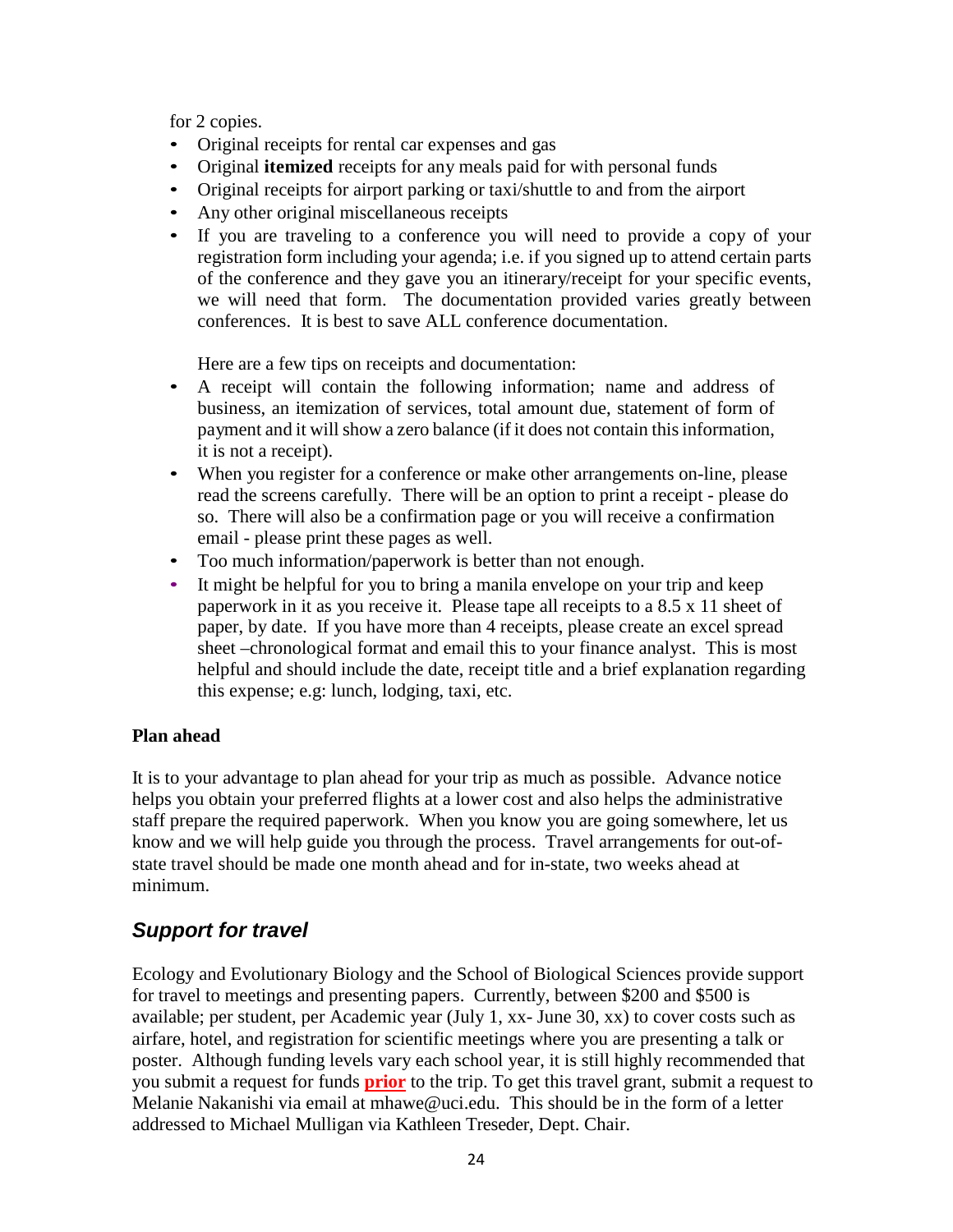There is a sample letter below (Appendix A). The letter goes to both the Department and the School because typically \$200 comes from the former and \$300 from the latter. The two page form must be completed and emailed to Melanie when requesting a Travel Award. Once you receive word that the request has been granted, you will work with Melanie Nakanishi and Irma Rodriguez to receive these funds.

Three caveats: First, save all original itemized receipts so you can account for your expenses. Second, be aware that these travel funds expire at the end of the fiscal year, which is June 30th. As soon as you know you will need travel money, send in your request. Third, first year students are not eligible for travel support.

#### **Travel for Students with Travel Funding:**

Advance payments will not be issued to students with travel funding. Submit your original receipts to Irma Rodriguez for reimbursement after your trip.

#### **Travel for Students without Travel Funding:**

It is possible to receive advance payment of airline tickets, lodging and registration. When you are ready to make your travel arrangements, please contact Kate Fuentes at [kate.fuentes@uci.edu](mailto:kate.fuentes@uci.edu) or Rodrigo Aguayo at rjaguayo@uci.edu.

If the purpose of your trip is to attend a conference, you must turn in a copy of the registration form along with your **ORIGINAL** receipts. If you do not, you may delay your reimbursement!

Your trip must be reconciled and closed <u>no later than one week</u> after your return. This means that you must turn in original receipts for your airline tickets, lodging, meals, car rentals, taxis, registration, etc, along with the "travel expense voucher'. Submit this packet to your finance analyst for approval after it has been signed by your faculty advisor.

#### *Sample Request for Travel Money*

A sample memo in the form typically used to request funds for travel to meetings can be found in Appendix A. Even though the maximum funds provided are never more than \$500.00, you should include all your anticipated major expenses in your budget. Be sure to indicate that you will be presenting a talk or poster. Email your completed request to [Melanie](mailto:Melanie) Nakanishi at mhawe@uci.edu.

#### *Receiving Payment*

Your reimbursement will be issued in the same format as your paychecks - i.e. if you are enrolled in direct deposit, reimbursement will be electronically deposited into your bank account. Please note that reimbursing travel is a lengthy process. However, if you have not received your reimbursement after 1 month of submitting, please contact your advisor's finance analyst. Do not wait several months to notify us that payment has not been received, as it is harder to track down as time goes by.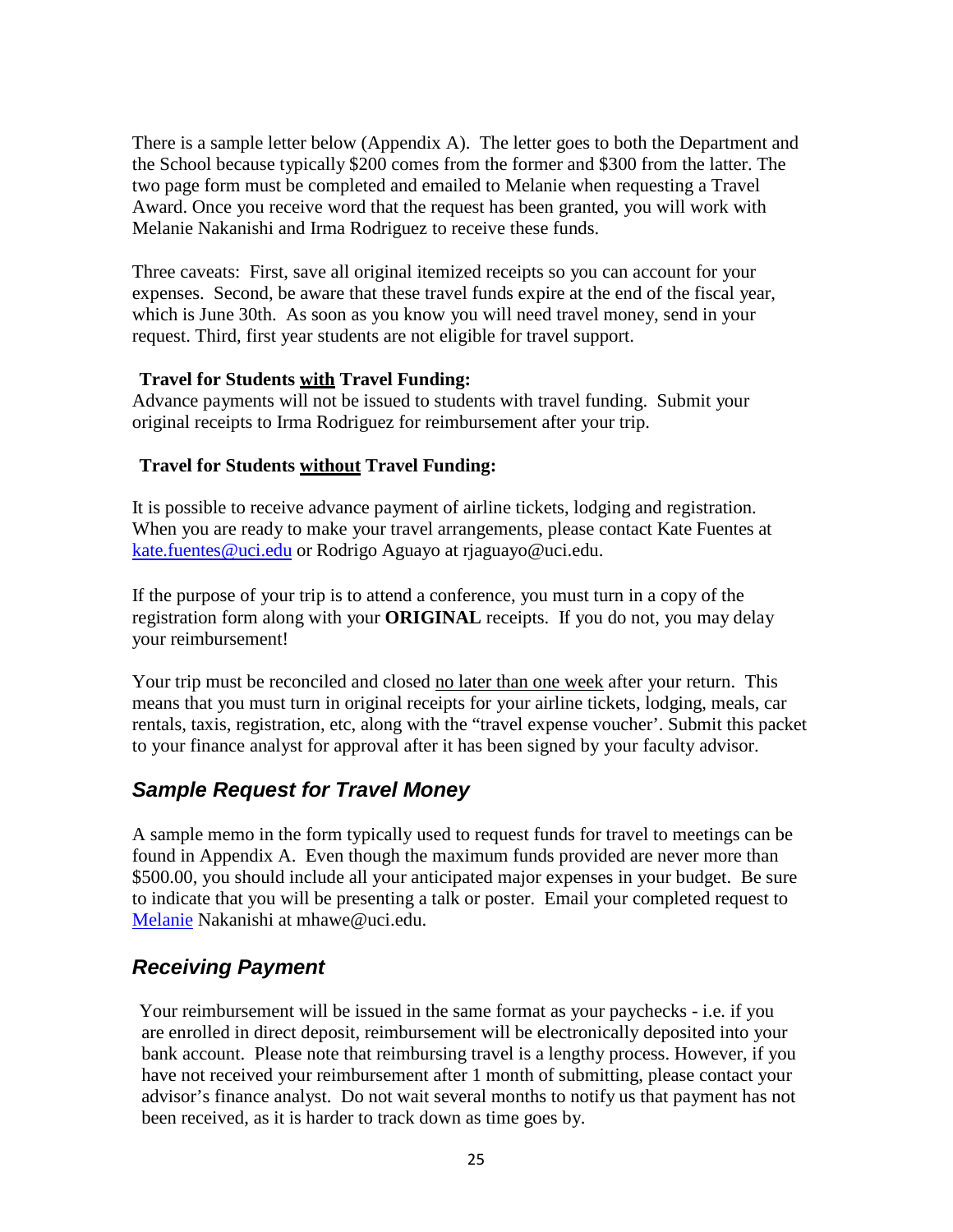## **PART 7: RESOURCES FOR TEACHING & RESEARCH**

### *IMAGE WORKS*

ImageWorks specializes in digital imaging, photographic and copy services, and the design and preparation of posters for scientific meetings. Visit their website <http://imageworks.bio.uci.edu/> for more information. They are located at 2112 Nat Sci I.

In order to request service, you must fill out a "Copy Center Order Form" which can be obtained at Imageworks directly. You will need a KFS account number from your advisor for payment.

### *DISHWASHING AND AUTOCLAVING*

Dishwashing and autoclaving self-serve facilities are located in SH 390, MH 4311, BS3

2421, NS1 2334, NS2 3341 and Greenhouse 109D. See your advisor for recharge numbers.

### *CAMPUS SHOPS & FACILITIES MANAGEMENT TRADES*

There are several shops around campus for mechanical, carpentry, glass and electrical work. Locations and descriptions of services can be found at [http://www.bio.uci.edu/research/machine-shops-and-vendors/.](http://www.bio.uci.edu/research/machine-shops-and-vendors/) See your advisor for necessary recharge KFS account numbers.

#### *VIVARIUM*

Animal care facilities are located in several areas on campus. Access to these areas is restricted; the Vivaria Manager (X49538) must grant permission. Please be certain to check with your faculty advisor if you think you'll have a need for these. They can give you instructions about the care and handling of research animals. All laboratories have protocols approved and on file.

### *PHYSICAL SCIENCES STORES*

Physical Sciences Stores stocks a large inventory of chemicals, glassware, electronic components, and other lab supplies. You can pick up items from Stores if you are authorized to sign on a grant. It is located in B003 Rowland Hall and can be reached at x4-5889.

You will need a KFS account number from your advisor for any supplies/material purchased and picked up from the PS Store. Please submit receipts to your finance analyst after the purchase.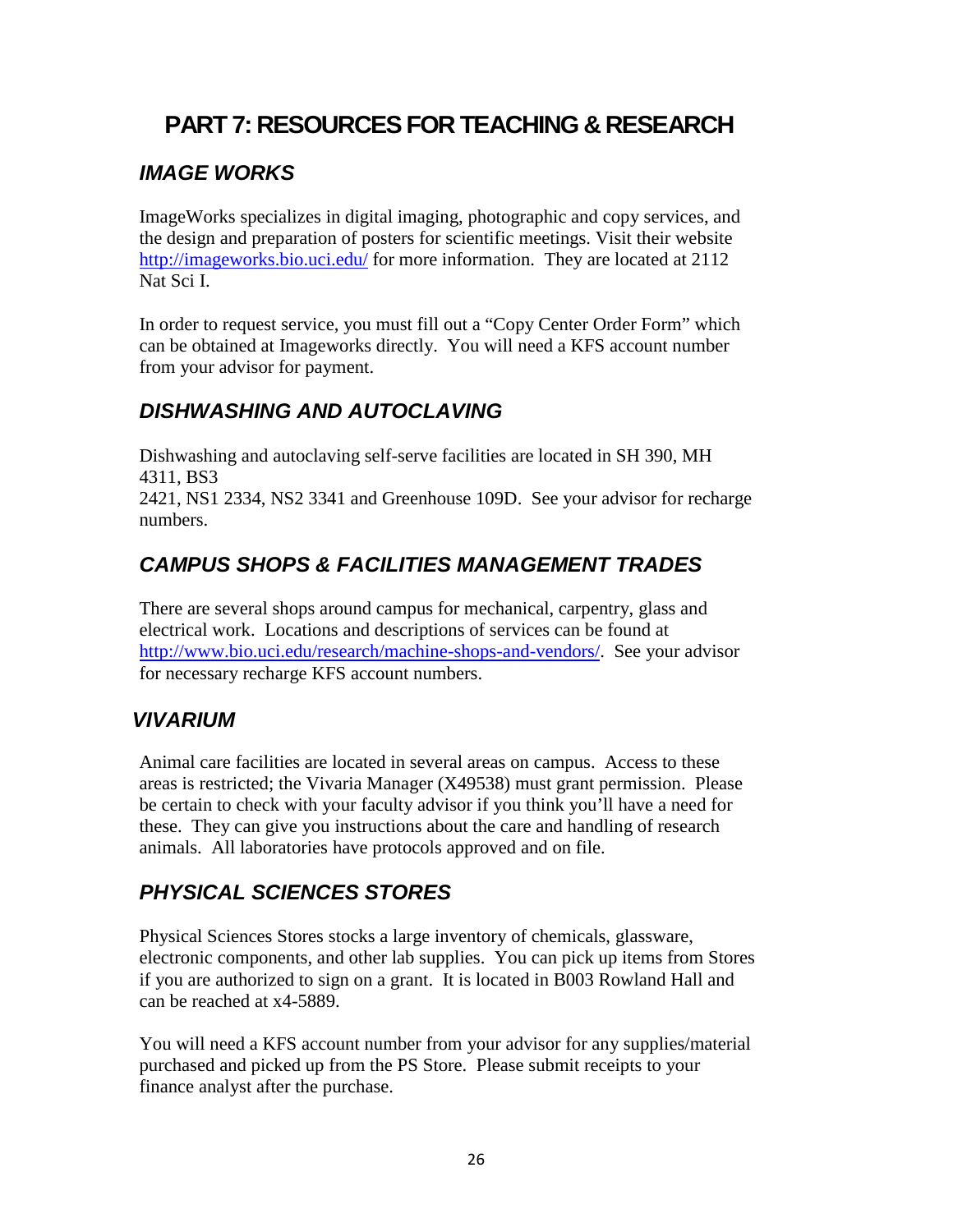#### *Network & Telecommunications*

The Office of Information Technology (OIT) operates UCI's campus network and telephone system which includes computing, network & telephone services. Check out the services that they provide at [http://www.oit.uci.edu/.](http://www.oit.uci.edu/)

The School of Biological Sciences has a Computing Help Desk to assist with questions and problems that come up. They can be reached at X43555. See the list of staff at [http://comp.bio.uci.edu](http://comp.bio.uci.edu/)

### *Technology Training*

The Workshops and Seminars coordinated by the Office of Information Technology (OIT) are open to all UCI Faculty, TA's, Graduate Students and Staff. Please visit the following site to learn more and to sign up for trainings [http://www.oit.uci.edu/grad/.](http://www.oit.uci.edu/grad/) OIT is part of a collaborative partnership that comprises The Electronic Educational Environment (EEE), through which training is also offered.

### *MEDIA EQUIPMENT*

There are several projectors in the department office available for use by members of the Department. You may reserve these by contacting Kate Fuentes the department coordinator, at [kate.fuentes@uci.edu](mailto:romerot@uci.edu) preferably a few days prior. The Bio Sci Computing Department also has various media equipment on loan in their office at NSI 2115, such as computer projectors, laptops, etc. To reserve equipment, call their helpdesk at least a day in advance at x4-3555.

### *GRANTS*

Many grants are available to help you with your research.

The Office of Research funds UC Irvine's subscription to the COS Pivot funding opportunities database, a comprehensive funding search tool available to all UCI faculty, staff, and students [http://www.research.uci.edu/research-funding/find](http://www.research.uci.edu/research-funding/find-funding/index.html)[funding/index.html.](http://www.research.uci.edu/research-funding/find-funding/index.html) The reference room in the Main Library also has a section on grants and fellowships. The person at the reference desk there can lend you a short reference guide that lists all the volumes available in this area.

Money to cover some types of research expenses (such as travel) can be obtained from the department and school - see "Support for travel" in Part 6 above. Announcements also come via email from the School of Biological Sciences, the Graduate Division or from outside the University.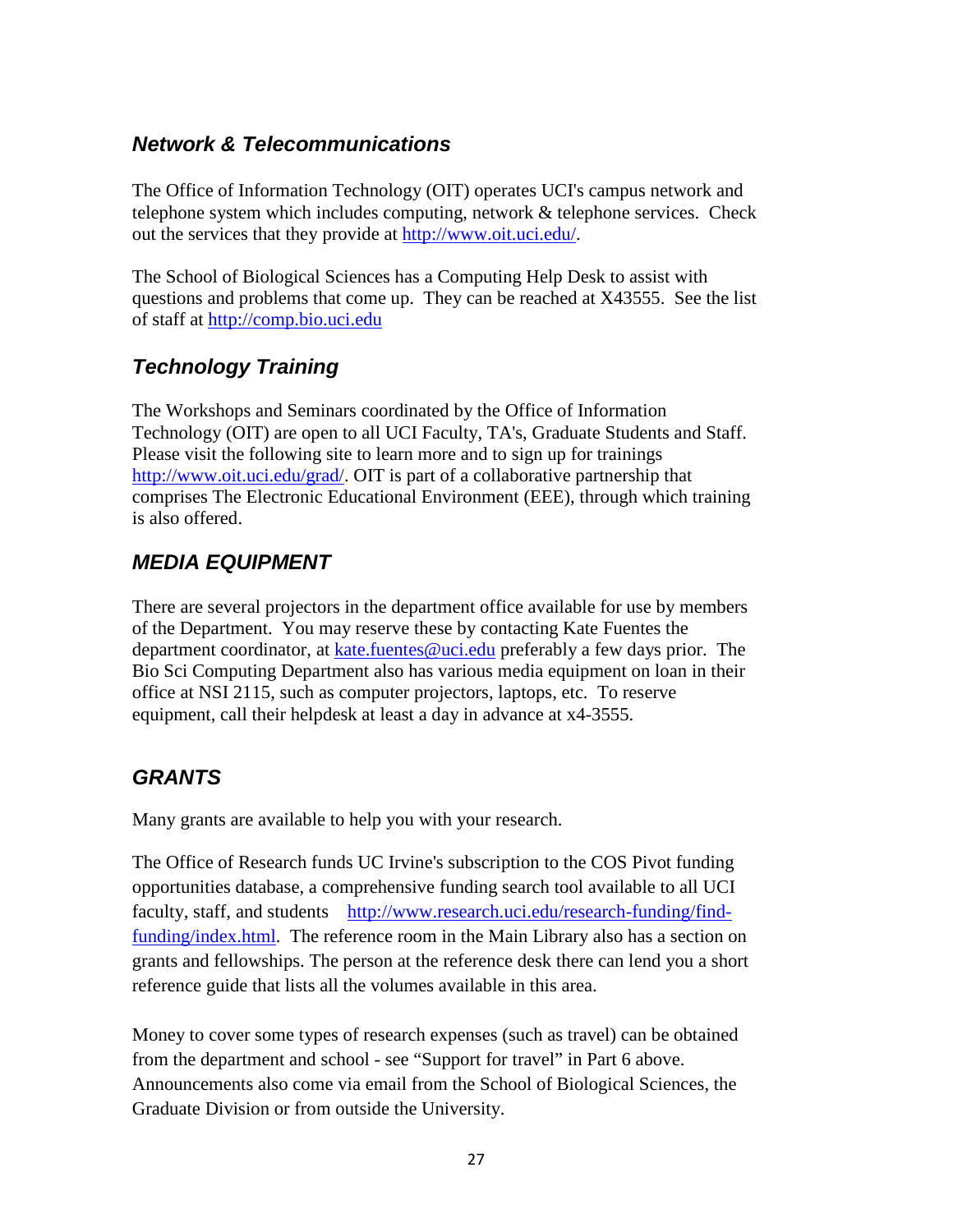### *NATURAL RESERVES*

One advantage of belonging to a system as large as the University of California is that the University possesses enormous resources of many different types. One such resource is the system of natural reserves maintained by the University throughout the state. There are 32 reserves ranging from forest to desert and from sub-marine to alpine habitats. If your work involves natural systems, these reserves offer numerous advantages, such as sites that are off- limits to the public, lab and living facilities, and special grants. Research resources and facilities are listed at [http://www.bio.uci.edu/research/natural-reserves-and-environmental-](http://www.bio.uci.edu/research/natural-reserves-and-environmental-%20facilities/) facilities/. Talk to Peter Bowler (x4-0157; Steinhaus Hall 365 or at the Arboretum Office 949- 824-5833; pabowler@uci.edu) for more information.

### *T.A. TRAINING*

UCI is rare among universities in offering a training class for incoming teaching assistants. This class is intended to help you develop teaching skills, present guidelines concerning university policies and practices, and provide information about particular courses. It also gives you a chance to meet some of your fellow first year students and find out a bit about the Department. The class is sponsored by UCI's Center for Engaged Instruction (CEI), and is taught by a Pedagogical Fellow (PF), usually a senior departmental graduate student with plenty of teaching experience. The training is held during Orientation Week, and lasts for two days. We require all incoming students to take this TA training during their first quarter. Refresher courses are available through CEI as deemed necessary.

## *TEACHING RESOURCES*

Graduate students (and faculty) who wish to improve their teaching and presentation skills are encouraged to make use of the CEI. Resources available include video consultations, mid-quarter evaluations, and information on communication skills and interviewing skills. Either the director of CEI or the Department's Pedagogical Fellow conducts all consultations. For more information on CEI or the PF position, please contact CEI at 824-6060.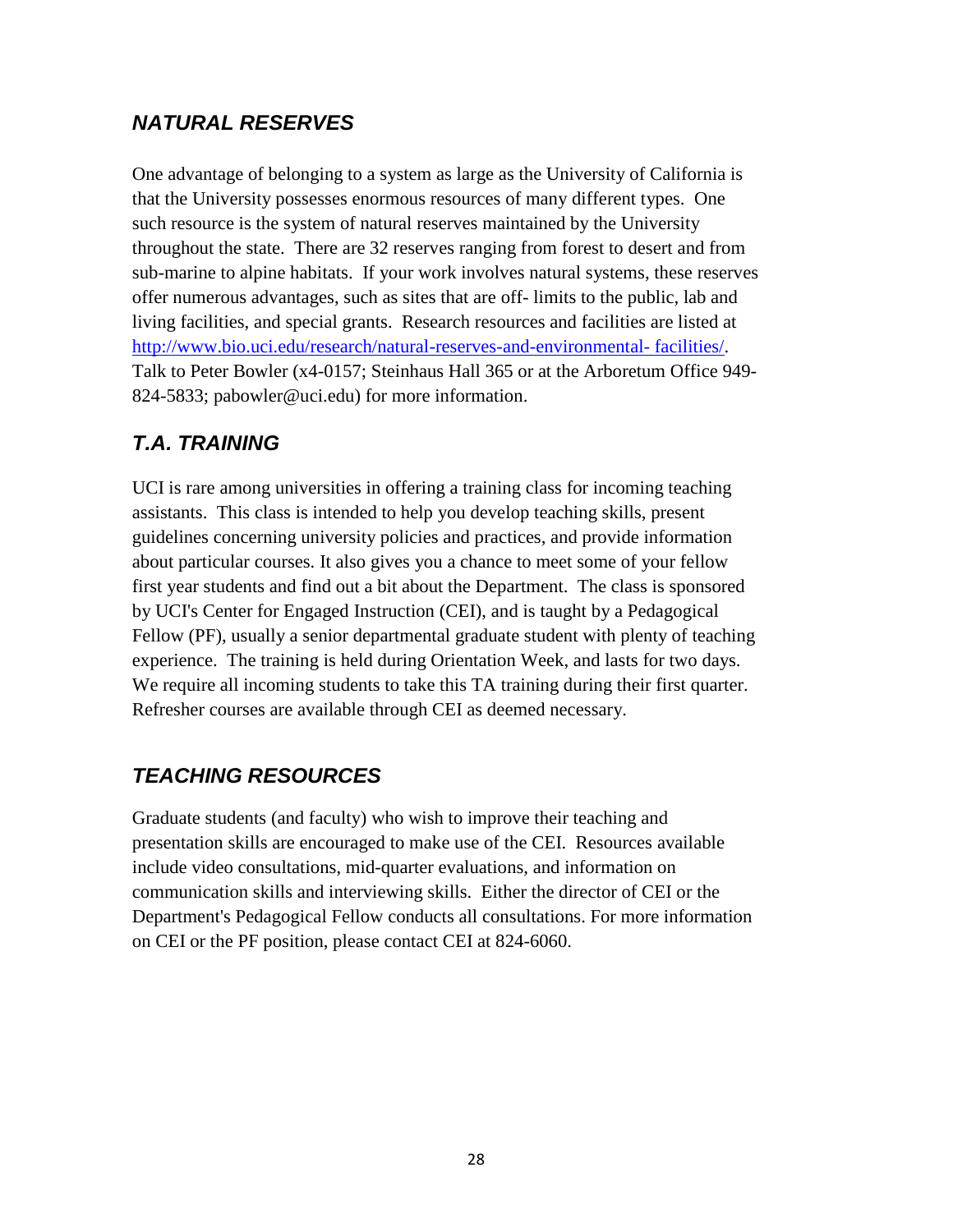## **APPENDICES**

#### **APPENDIX A: SAMPLE OF THE STUDENT TRAVEL REQUEST FORMS**

This memo is typically used to request funds for travel to meetings or for fieldwork. Even though the maximum funds provided are never more than \$500, you should include all your anticipated major expenses in your budget. Be sure to indicate that you will be presenting a talk or poster. Email your request to Melanie Nakanishi (mhawe@uci.edu). This form is used for internal purposes to determine eligibility for travel funds. Please include **both** pages when requesting this award.

#### **APPENDIX B: PROFESSIONAL CODE OF CONDUCT**

This document must be signed by all graduate students in the School of Biological Sciences. It outlines the conduct expectations of graduate students, staff, and faculty in the School.

#### **APPENDIX C: ADVANCEMENT TO CANDIDACY NOMINATION FORM**

This form must be filled out and submitted to Jennifer Martiny for her approval and signature before Advancing to Candidacy. Submit the signed form to Melanie Nakanishi before your Advancement exam, so it can be placed into your student file.

#### **APPENDIX D: COMMITTEE MEETING REPORT FORMS**

These are the forms that must be filled out in Fall and Spring following the required Graduate Student Committee Meetings held twice a year. They must be signed by all committee members who will indicate whether the student is making satisfactory progress toward a degree.

#### **APPENDIX E: EEB Exit Form**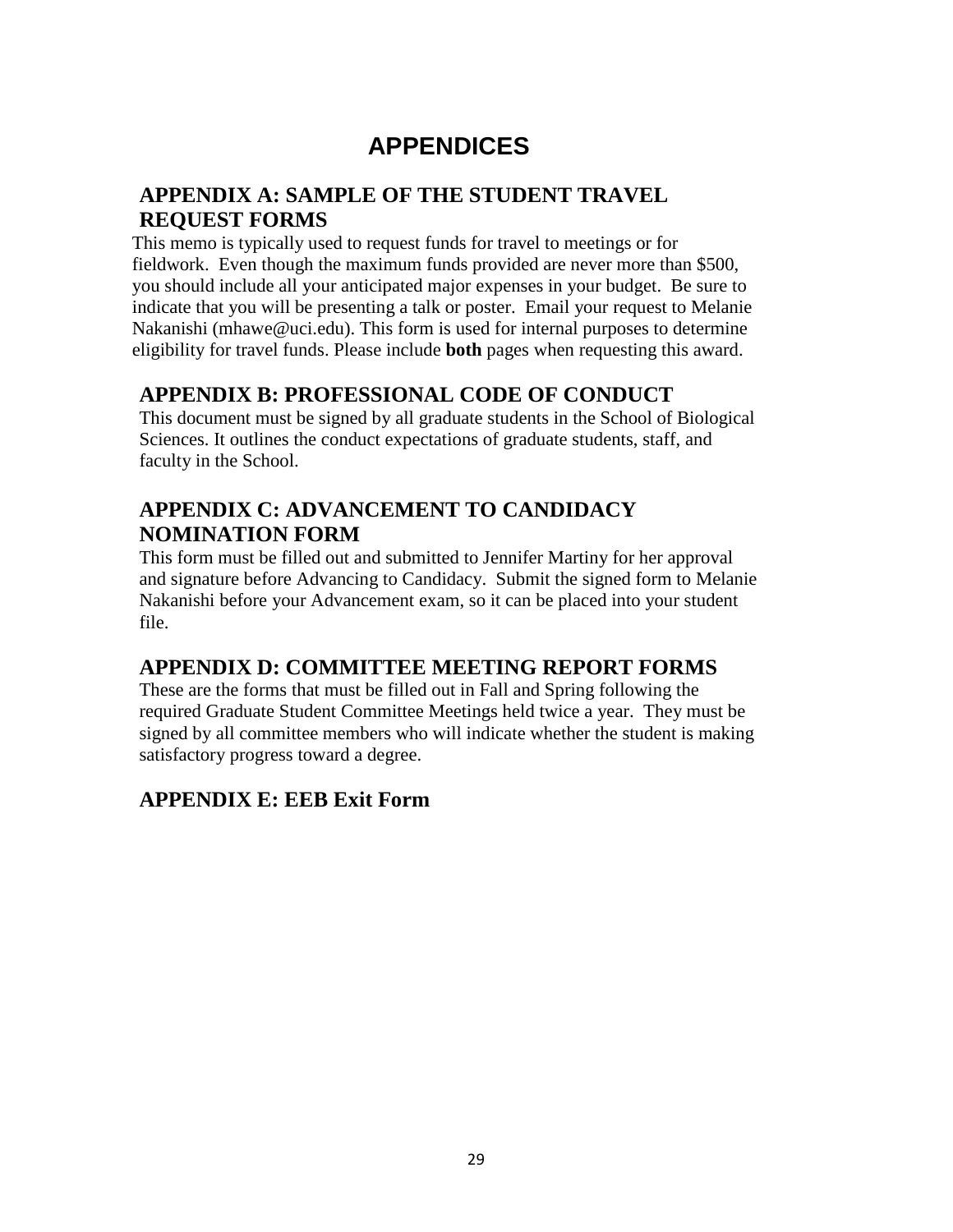#### **APPENDIX A: SAMPLE TRAVEL REQUEST FORM –pg 1**

Date:

To: MICHAEL MULLIGAN, Associate Dean School of Biological Sciences

Via: KATHLEEN TRESEDER, Chair Department of Ecology and Evolutionary Biology

From: STUDENT NAME Department of Ecology and Evolutionary Biology

RE: Request for Travel Funds

I am writing as a graduate student to request funds from the school for travel expenses associated with my attendance of the annual meeting of the (organization). The meeting will take place in (location) on (list dates of the conference). I will be presenting a paper on (subject area), which represents part of my dissertation work.

My anticipated expenses are as follows:

| Airfare        | \$850   |
|----------------|---------|
| Registration   | \$80    |
| Accommodations | \$100   |
| Total          | \$1,030 |

Please note that I have not yet received any travel funds the 2018-2019 academic year. Thank you for considering my request.

#### (Student Signature)

cc: Melanie Nakanishi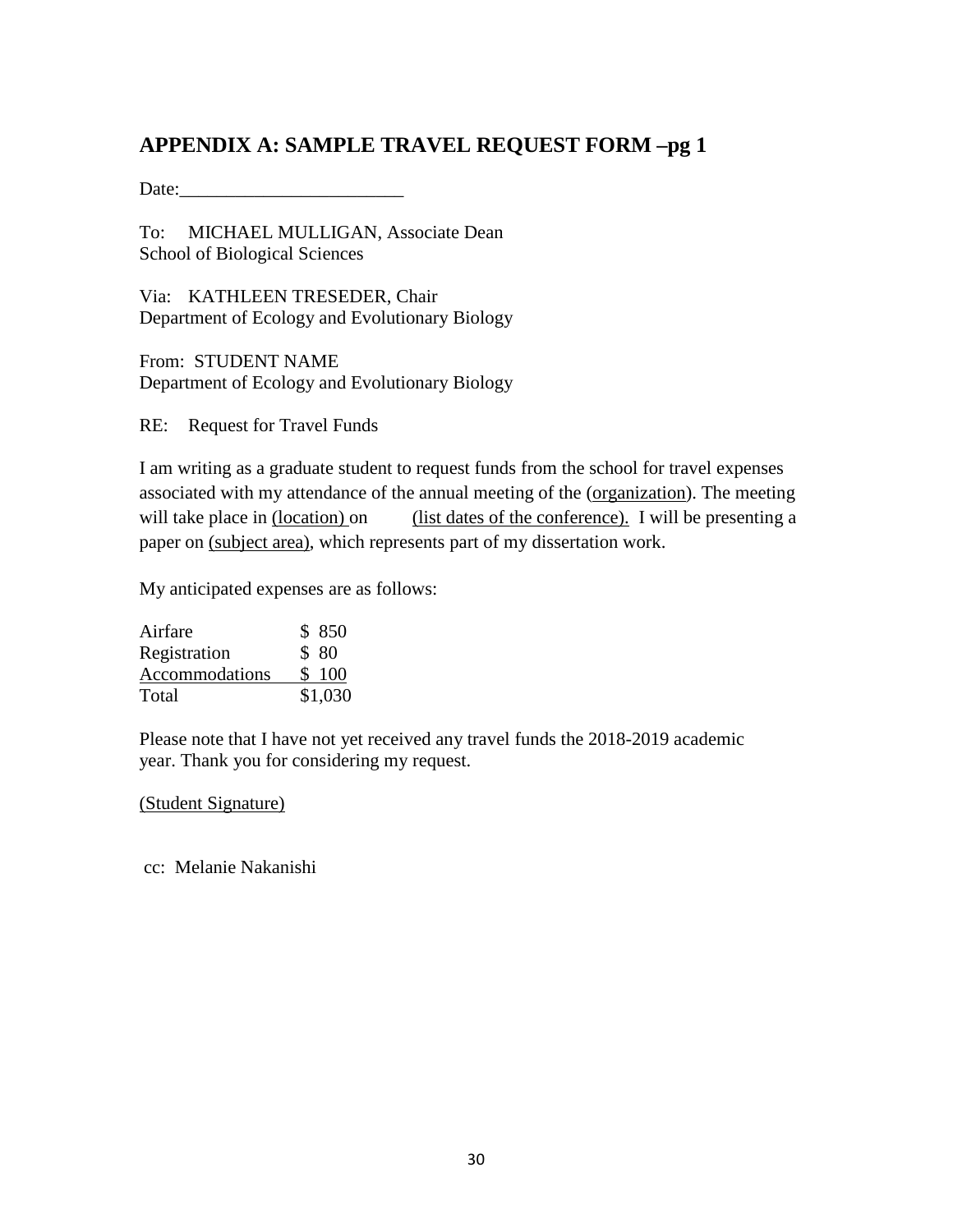#### **APPENDIX A: SAMPLE TRAVEL REQUEST FORM- page 2**

Ecology and Evolutionary Biology

Graduate Student Travel Request Form

Date of Request:\_\_\_\_\_\_\_\_\_\_\_\_\_\_\_\_\_\_\_\_

Name of student traveler:

Faculty Advisor: New York 1988

Year started Program with EEB: \_\_\_\_\_\_\_\_\_\_\_\_\_\_\_

Name and location of meeting:

Dates of conference:

Dates of travel:

Any personal travel dates? If yes, please provide clarification:

Will the traveler be presenting a talk or poster at the meeting? Are there student co-authors on the talk or poster that are also requesting travel funds? Was the research conducted while the traveler was a student at UCI? Give a short estimated budget for the travel.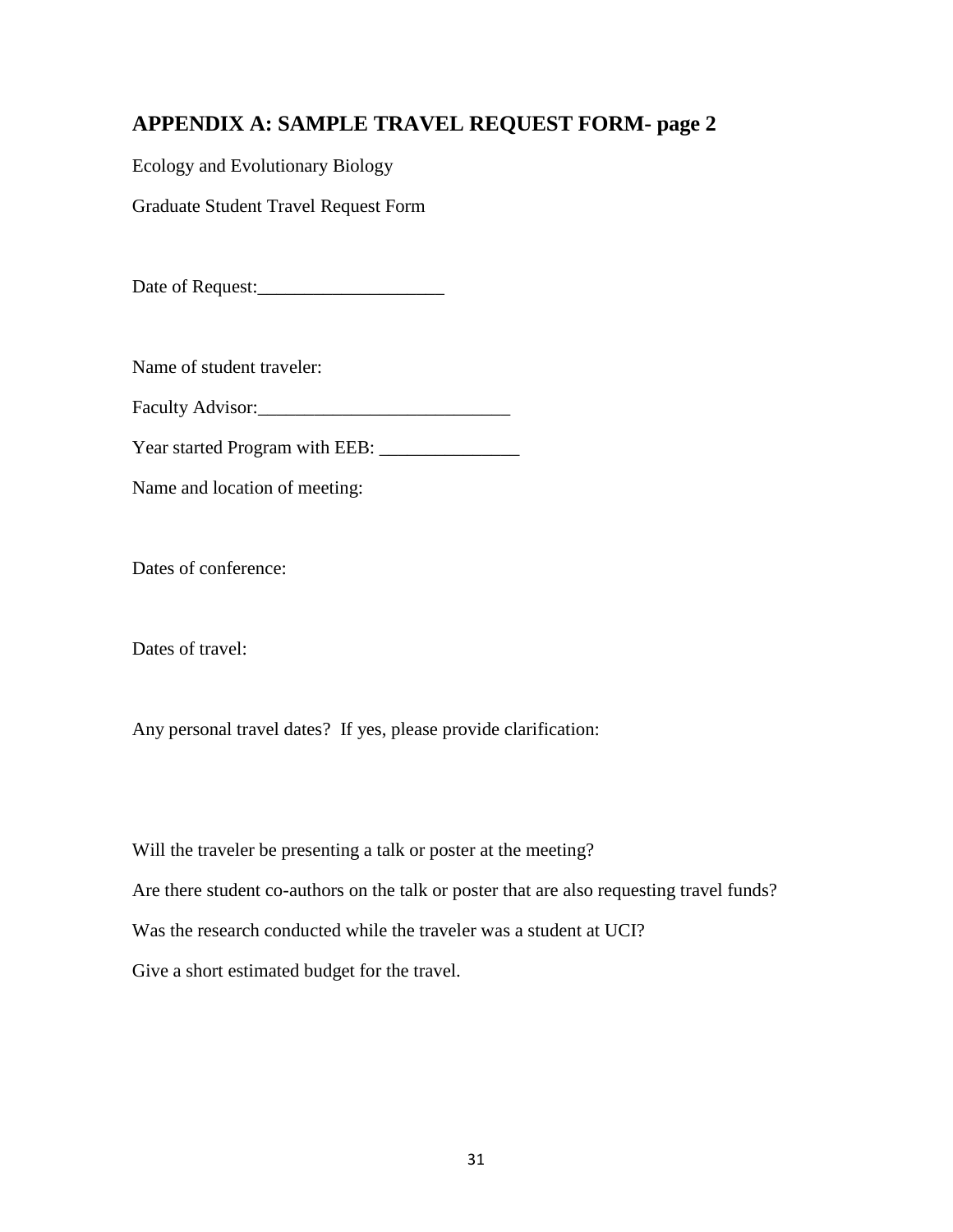#### **APPENDIX B: PROFESSIONAL CODE OF CONDUCT School of Biological Sciences Statement of Professional Conduct Revised July 2, 2018**

This document is intended to outline the standards of professional conduct expected of all students, staff, and faculty in the School of Biological Sciences at UC Irvine. *Adherence to these principles of conduct ‐‐ together with good academic standing ‐‐ maintains a student's "good standing" status in the School.*

As a community, we respect the dignity, individuality, and freedom of each member. At the same time, we strive to be a place where individuals and groups learn with and from each other. Although we acknowledge the difficulties inherent in creating a community of individuals who are different from each other, we remain unwavering in our commitment to both diversity and community in a context of academic excellence. We seek to enable all members of our community to pursue their educational, scholarly, and career interests in an environment that recognizes both the distinctiveness of each person's experience and the common humanity that unites us all, in order to take full educational advantage of the variety of talents, backgrounds, and perspectives of those who live and work here.

In all activities, members of the School are expected to be respectful of the rights and interests of the community and of the others in the community and to be personally honest. We are expected to conduct themselves in a manner compatible with the University's function as an educational institution, and with the rights of all members of the University community to attend, make use of, and enjoy the facilities and benefits of the University without undue interruption or disruption. With their professional conduct, all members of the School are expected to contribute to a School climate in which all community members feel personally safe, listened to, valued, and treated fairly and with respect.

#### **The key principles of professional conduct include:**

**1. Professional Competence and Responsibility:** As scholars, we strive to maintain the highest level of competence in our work. Members of the UCI academic communityare committed to engage in teaching, learning, research, and community service. This includes communicating in a manner that is respectful and that does not discriminate against or harass others, and treats the ideas, scholarship, and interests of others with respect.

**2. Integrity:** UCI is an institution of learning, research, and scholarship. As members of the academic community, we are responsible for maintaining academic integrity and must accept individual responsibility for their work and actions. Violations of academic integrity will not be tolerated because they devalue the teaching and learning experience for the entire community. Observing basic honesty in one's work, words, ideas, and actions is a principle to which all members of the community are requiredto subscribe.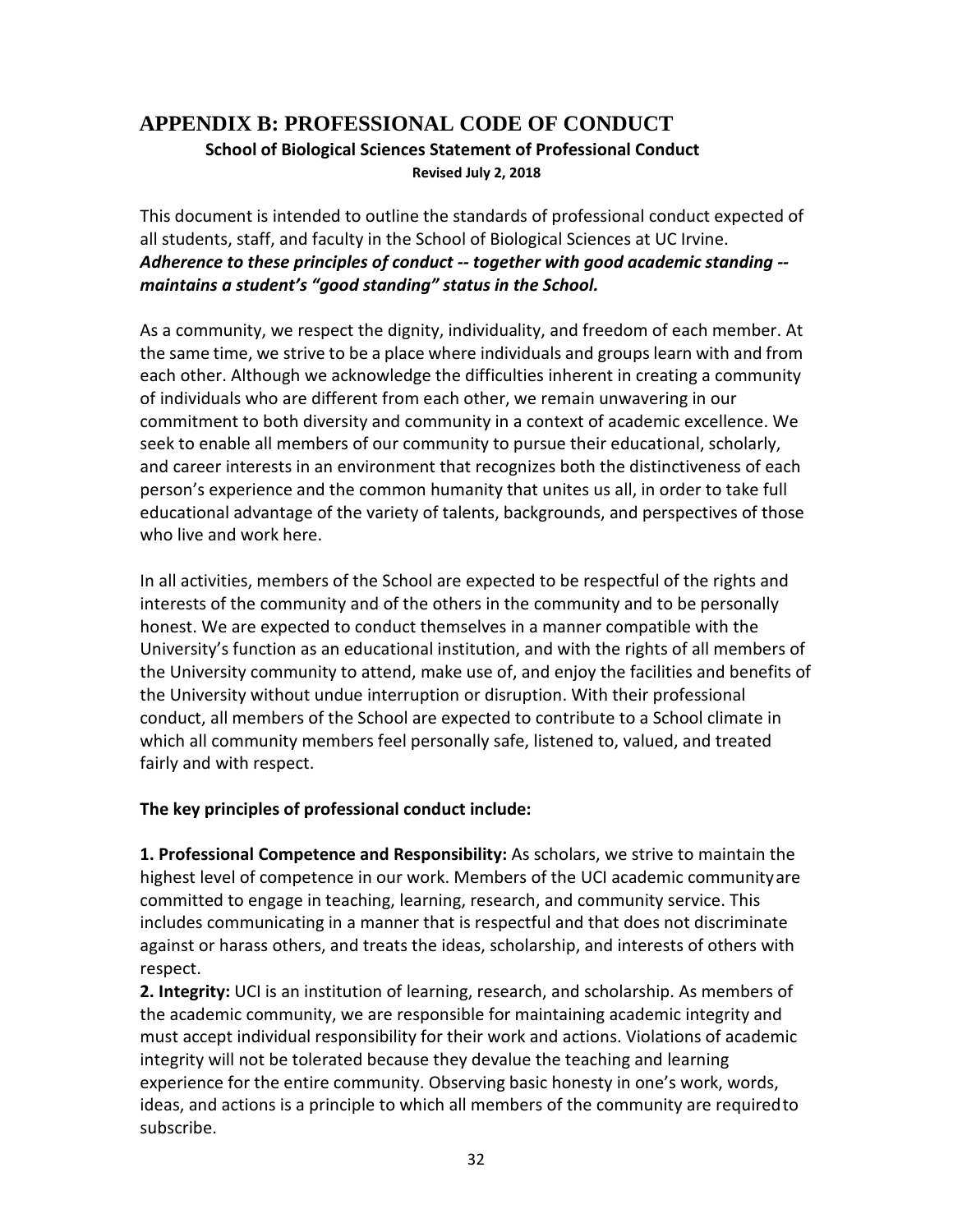**3. Respect for People's Rights and Dignity:** Respect for the rights, privileges, and sensibilities of each member are essential to our academic community. Actions that make the atmosphere intimidating, threatening or hostile to individuals are regardedas serious offenses. Free speech and peaceful assembly are basic requirements of the University as a center of free inquiry and the search of knowledge and insight. These rights involve a concurrent obligation on the part of all members of the University, guests, and visitors to maintain on the campus an atmosphere conducive to scholarly pursuits and to respect the rights of all individuals.

**4. Respect for Diversity:** UCI seeks to promote full inclusion of all members and groups in every aspect of University life. Diversity -- on the basis of race, creed, color, sex, gender identity or expression, age, national origin, ancestry, religion, physical or mental disability, veteran status, marital or domestic partnership status, affective orsexual orientation, socio‐economic background, and other protected characteristics ‐‐ is a source of strength for UCI. All participants, visitors, staff, students, faculty, and vendors are to be treated with respect and consideration, valuing a diversity of views and opinions. We do not tolerate any discriminatory and/or harassing behavior based on protected characteristics, and will take immediate action to end and remedy the effects of any hostile environment on affected members of campus community. Unacceptable behavior includes verbal comments related to gender, sexual orientation, disability, physical appearance, body size, race, religion, or national origin.

**5. Appropriate Sexual Conduct:** UCI does not tolerate sex or gender discrimination, including sexual misconduct such as sexual harassment and sexual assault, stalking, and intimate partner violence. All UCI graduate students, staff, and faculty must undergo mandatory sexual harassment compliance training. Sexual harassment training is mandatory for graduate students, and must be completed within six weeks of enrollment with annual ongoing education and training.

**6. Appropriate Use of Electronic Media:** When acting as representatives of theSchool or interacting on official UCI platforms, students must be responsible in their use of social media and should not violate our professional and academic standards in their social media activities.

#### **Accountability**

The School will maintain and publicize a clear structure to address complaints involving professional conduct of graduate students, staff or faculty. Allegations of improper behavior will be treated seriously and promptly. All members of the community are entitled to know what is expected of them, and to a timely, fair, and meaningful evaluation of their contributions. Proper training and orientation will be available to all members of the community.

#### **Observance of University Policies**

No set of rules can possibly address all situations that may arise. The School reserves the right to find that other conduct not specified in this Code or UCI policies constitutes a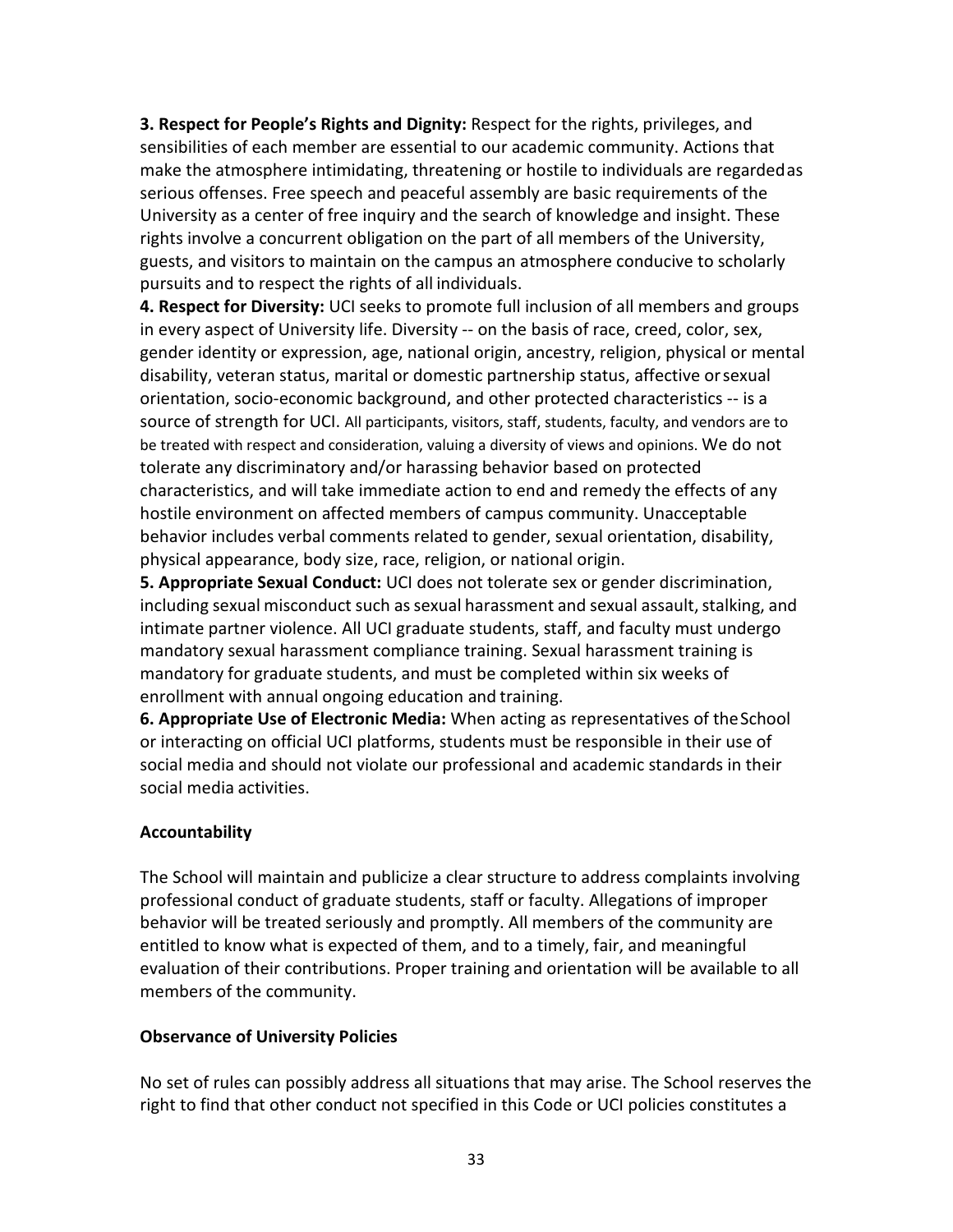violation of good academic or professional standing. If situations arise that seem ambiguous, please consult with departmental graduate advisors, chairs, the Graduate Office, or the Associate Dean.

The UCI Student Code of Conduct defines behavior expected of all UCI students. It is each student's responsibility to know and comply with the university's Student Code of Conduct. In addition, the violation of the laws of any jurisdiction, whether local, state, federal, or foreign, may subject an individual to disciplinary action.

#### **Responsible Conduct of Research.**

The School of Biological Sciences requires that all doctoral and Master's students complete training in the Responsible Conduct of Research. Students in gateway programs (CMB, INP, MCB) are required to take MMG 250 Conduct of Research, which prepares scientists for biomedical research and is compliant with the NIH requirements. In addition, any student that is directly admitted Developmental and Cell Biology, Molecular Biology and Biochemistry or Neurobiology and Behavior must complete MMG 250.

The Office of Research Administration offers a Responsible Conduct of Research training module through the UC Learning Center web site (http://www.uclc.uci.edu). The IRC‐ RA‐RCR‐2011 module is NSF compliant and is required for NSF GRFP pre‐doctoralfellows and graduate students and post‐docs conducting research on NSF grants. This training is suitable for graduate students that are not funded by the NIH.

In order to insure compliance with federal and campus training requirement for the Responsible Conduct of Research, the School will adopt the following policies for graduate student training.

- 1. All doctoral students entering gateway graduate programs (CMB, INP, MCB) or departments (DCB, MBB, and NBB) will take MMG 250 during the first year of graduate study. In addition, MMG 250 will be required of any EEB student funded by a NIH research grant (RO1) or appointed to an NIH Training Grant(T‐32).
- 2. All doctoral students in EEB will complete the NSF on line RCR training, or takeMMG 250 as needed.
- 3. All MS students in the MS Biotechnology and MS Biotechnology Management will take the UC Learning Center module in the Responsible Conduct of Research during the first year of graduate study.
- 4. All other MS students enrolled in departmental programs must complete the UC Learning Center training module, or MMG 250 (contingent on instructor'sapproval).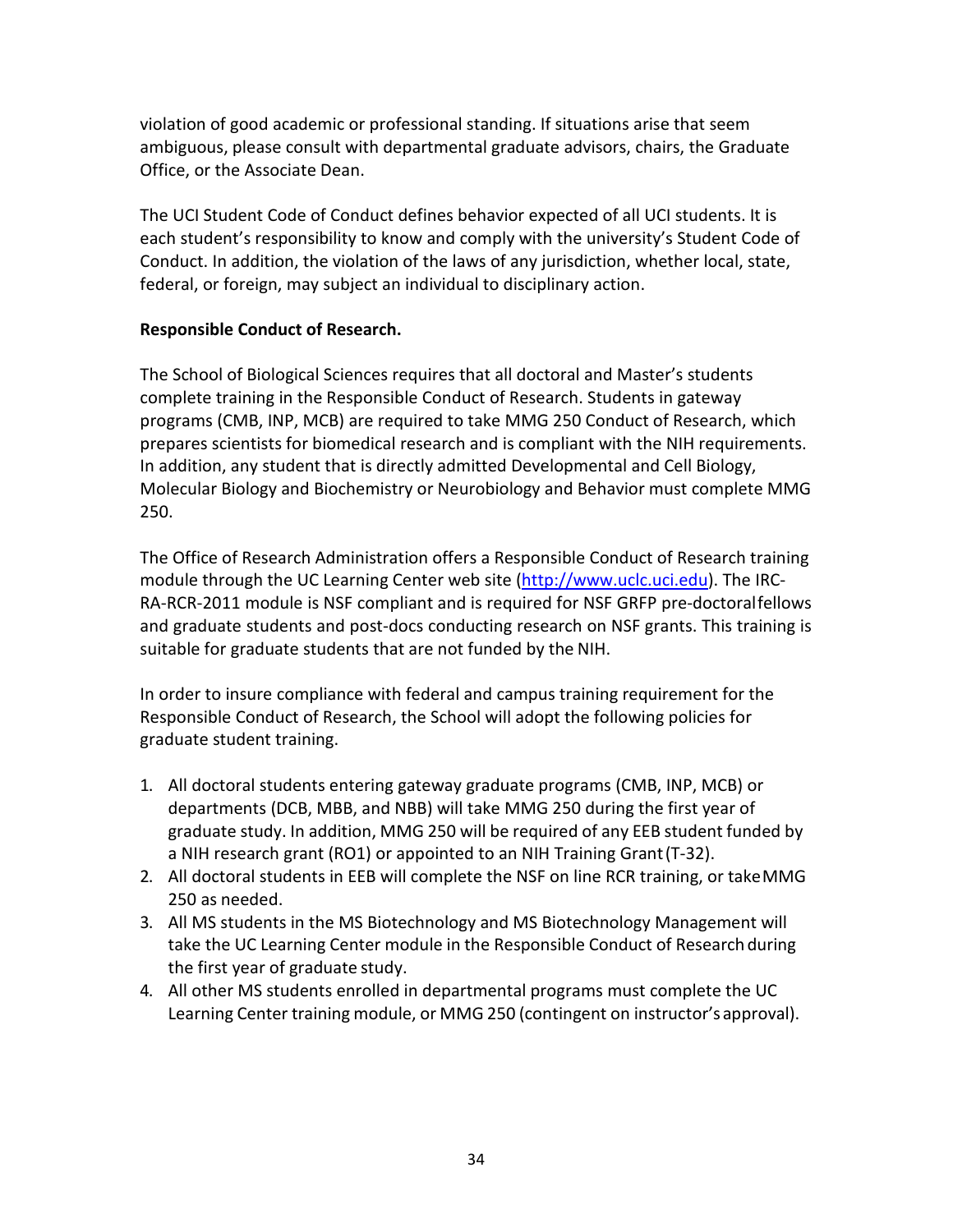#### **Certification:**

I, , have read and understand the Statement of Professional Conduct, which outlines the standards of professional conduct expected of graduate students in the School of Biological Sciences atUCI.

[signature] [date]

#### **Useful Contacts:**

Bio Sci Sexual Harassment Advisor: Kathleen Treseder, 949‐82[4‐7634, treseder@uci.edu](mailto:treseder@uci.edu) Bio Sci Equity Advisor: Aimee Edinger, (949) 824‐1921, [aedinger@uci.edu](mailto:aedinger@uci.edu) UCI Office of Equal Opportunity and Diversity: (949) 824-5594, **oeod@uci.edu** Associate Dean for Graduate Studies: R. Michael Mulligan, 949‐824‐8433, [rmmullig@uci.edu](mailto:rmmullig@uci.edu) UCI Graduate Division: 949‐824‐4611 UCI Office of the Ombudsman: 949‐824‐7256 UC Learning Center: http://www.uclc.uci.edu; for Responsible Conduct of Research training navigate to: https://uc.sumtotal.host/Core/search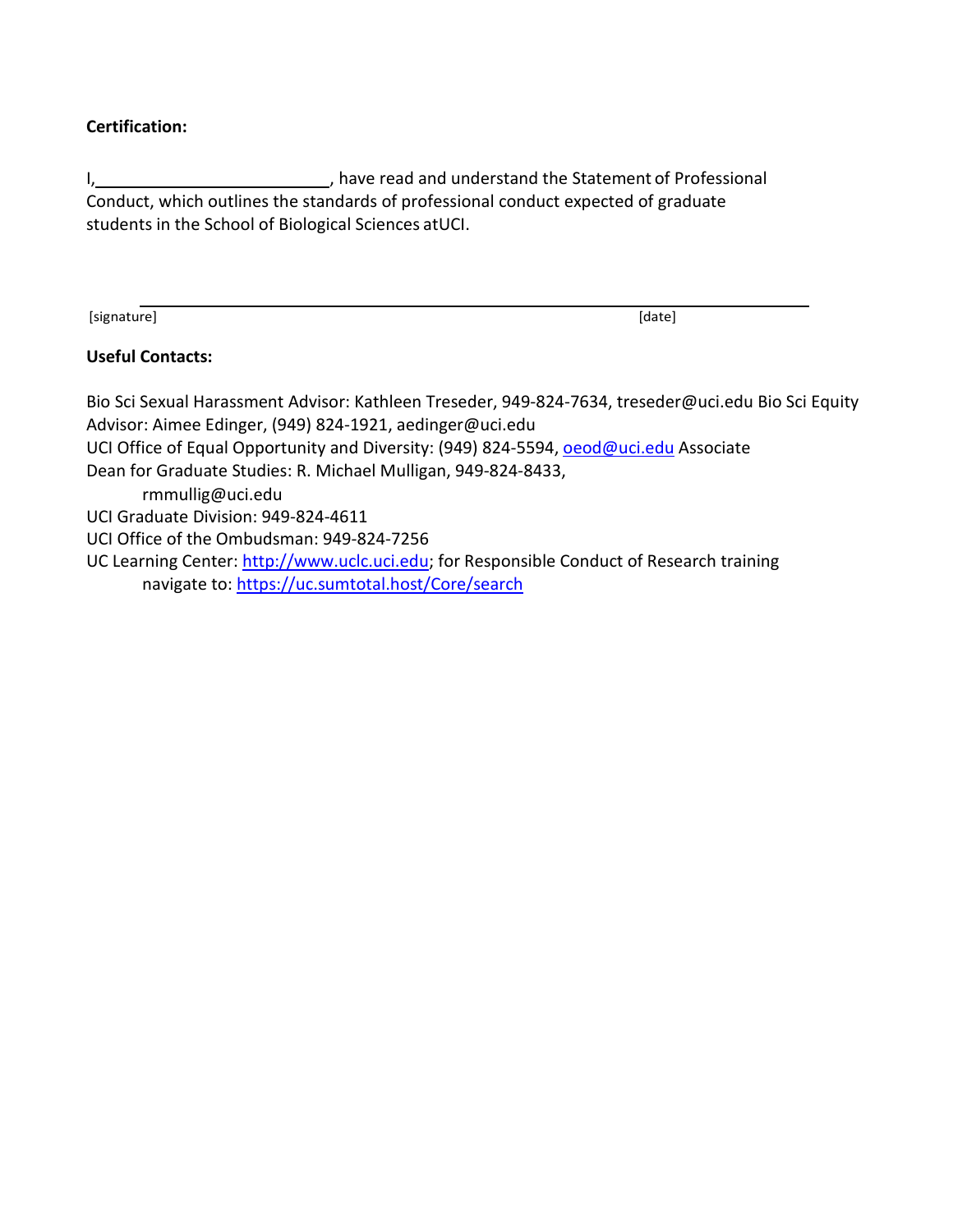### **APPENDIX C: ADVANCEMENT TO CANDIDACY NOMINATION FORM**

### NOMINATION OF PHD CANDIDACY COMMITTEE

|                                                                             | is ready to proceed to the qualifying |
|-----------------------------------------------------------------------------|---------------------------------------|
| examinations for the degree of Doctor of Philosophy in Biological Sciences. |                                       |
| Date by which examination is to be completed                                |                                       |
| Proposed title of dissertation                                              |                                       |
|                                                                             |                                       |

The following faculty members are recommended as a candidacy committee, the first to serve as chair (Any changes in the committee after it has been approved must be submitted to the Graduate Advisor.)

Please type or print.

|                                   | Name | Academic Unit |  |
|-----------------------------------|------|---------------|--|
|                                   |      |               |  |
|                                   |      |               |  |
|                                   |      |               |  |
|                                   |      | $\frac{1}{2}$ |  |
| (outside academic Unit)           |      |               |  |
| Recommended by (please sign):     |      |               |  |
| <b>Student's Faculty Advisor</b>  |      | Date          |  |
| Student                           |      | Date          |  |
| Graduate Advisor/Department Chair |      | Date          |  |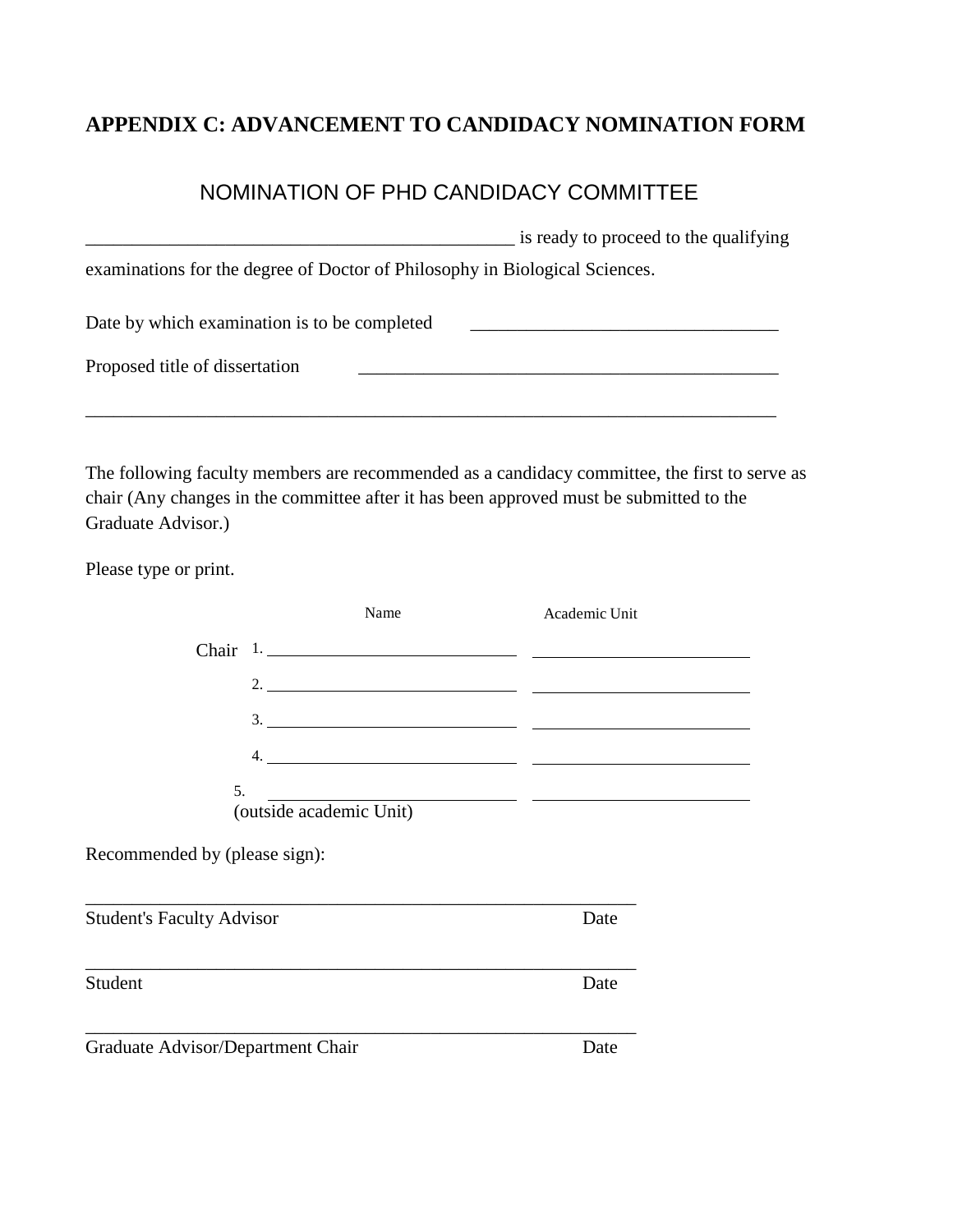#### **APPENDIX D: COMMITTEE MEETING REPORT FORMS**



**Department of Ecology and Evolutionary Biology Fall Quarter Committee Meeting Report**

| <b>Student Name:</b><br><u> 1989 - Andrea State Barbara, político e a contrar a la contrar de la contrar de la contrar de la contrar de l</u> | Date:                                                         |
|-----------------------------------------------------------------------------------------------------------------------------------------------|---------------------------------------------------------------|
| Email:                                                                                                                                        | Telephone:<br><u> 1989 - Andrea Station Barbara (b. 1989)</u> |
|                                                                                                                                               |                                                               |
| Quarter and Year student entered Graduate School: ______________________________                                                              |                                                               |
| Date of advancement to candidacy:                                                                                                             |                                                               |
| Expected Quarter and Year of thesis defense:                                                                                                  |                                                               |
| Date of previous committee meeting:                                                                                                           |                                                               |

#### **Comments from Thesis Advisor (Required):**

Please attach typed comments after the meeting or email comments to Melanie Nakanishi and Graduate Advisor, Jennifer Martiny.

#### **Comments from committee members (Optional):**

#### **Comments from the student (Optional):**

Please attach typed comments after the meeting or email comments to Melanie Nakanishi and Graduate Advisor, Jennifer Martiny.

#### **Committee Member and student signatures for student progress (Required)**

| Name: | Signature                                                                                                        | Satisfactory progress? |
|-------|------------------------------------------------------------------------------------------------------------------|------------------------|
|       | <b>Student</b>                                                                                                   |                        |
|       | <b>Thesis Advisor</b>                                                                                            | $\Box$                 |
|       | <b>Committee Member</b>                                                                                          | $\Box$                 |
|       | <b>Committee Member</b>                                                                                          | $\Box$                 |
|       | <b>Committee Member</b>                                                                                          | □                      |
|       | <b>Committee Member</b><br>Dlasse return this form with all signatures to Melanie Nakanishi, 321A Steinhaus Hall | □                      |

**Please return this form with all signatures to Melanie Nakanishi, 321A Steinhaus Hall.**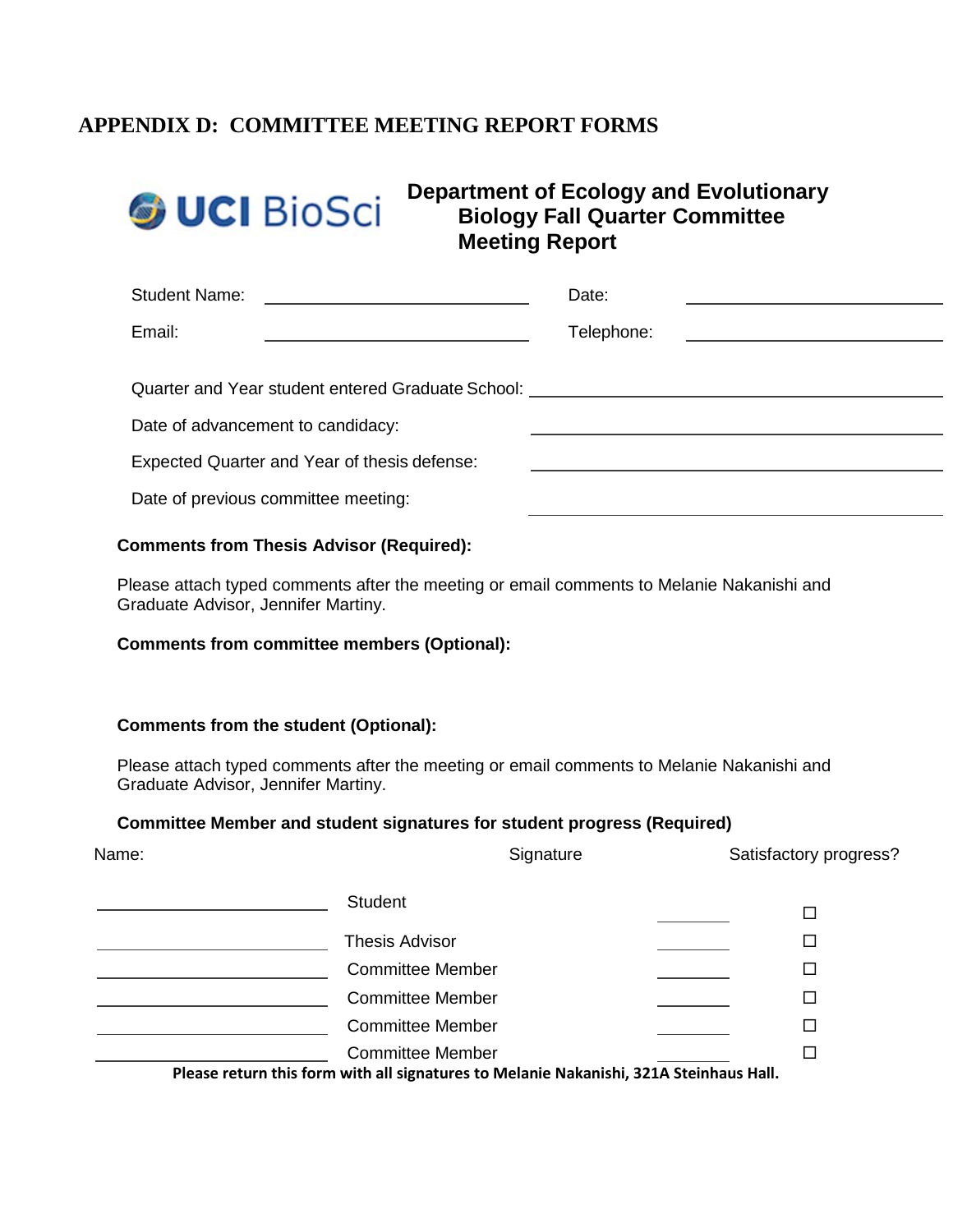

#### **Department of Ecology and Evolutionary Biology Spring Quarter Committee Meeting Report**

| <b>Student Name:</b><br><u> 1989 - Andrea Andrew Maria (h. 1989).</u>                | Date:      |                                                 |
|--------------------------------------------------------------------------------------|------------|-------------------------------------------------|
| Email:                                                                               | Telephone: | <u> 1989 - Andrea Station Barbara (b. 1989)</u> |
|                                                                                      |            |                                                 |
| Quarter and Year student entered Graduate School: New York Channels and Year School: |            |                                                 |
| Date of advancement to candidacy:                                                    |            |                                                 |
| Expected Quarter and Year of thesis defense:                                         |            |                                                 |
| Date of previous committee meeting:                                                  |            |                                                 |

#### **Comments from Thesis Advisor (Required):**

Please attach typed comments after the meeting or email comments to Melanie Nakanishi and Graduate Advisor, Jennifer Martiny.

#### **Comments from committee members (Optional):**

#### **Comments from the student (Optional):**

Please attach typed comments after the meeting or email comments to Melanie Nakanishi and Graduate Advisor, Jennifer Martiny.

#### **Committee Member and student signatures for student progress (Required)**

| Name: | Committee Member and student signatures for student progress (Required)<br>Signature   | Satisfactory progress? |  |
|-------|----------------------------------------------------------------------------------------|------------------------|--|
|       | <b>Student</b>                                                                         | $\Box$                 |  |
|       | <b>Thesis Advisor</b>                                                                  | □                      |  |
|       | <b>Committee Member</b>                                                                | □                      |  |
|       | <b>Committee Member</b>                                                                | □                      |  |
|       | <b>Committee Member</b>                                                                | □                      |  |
|       | <b>Committee Member</b>                                                                | $\Box$                 |  |
|       | Please return this form with all signatures to Melanie Nakanishi, 321A Steinhaus Hall. |                        |  |